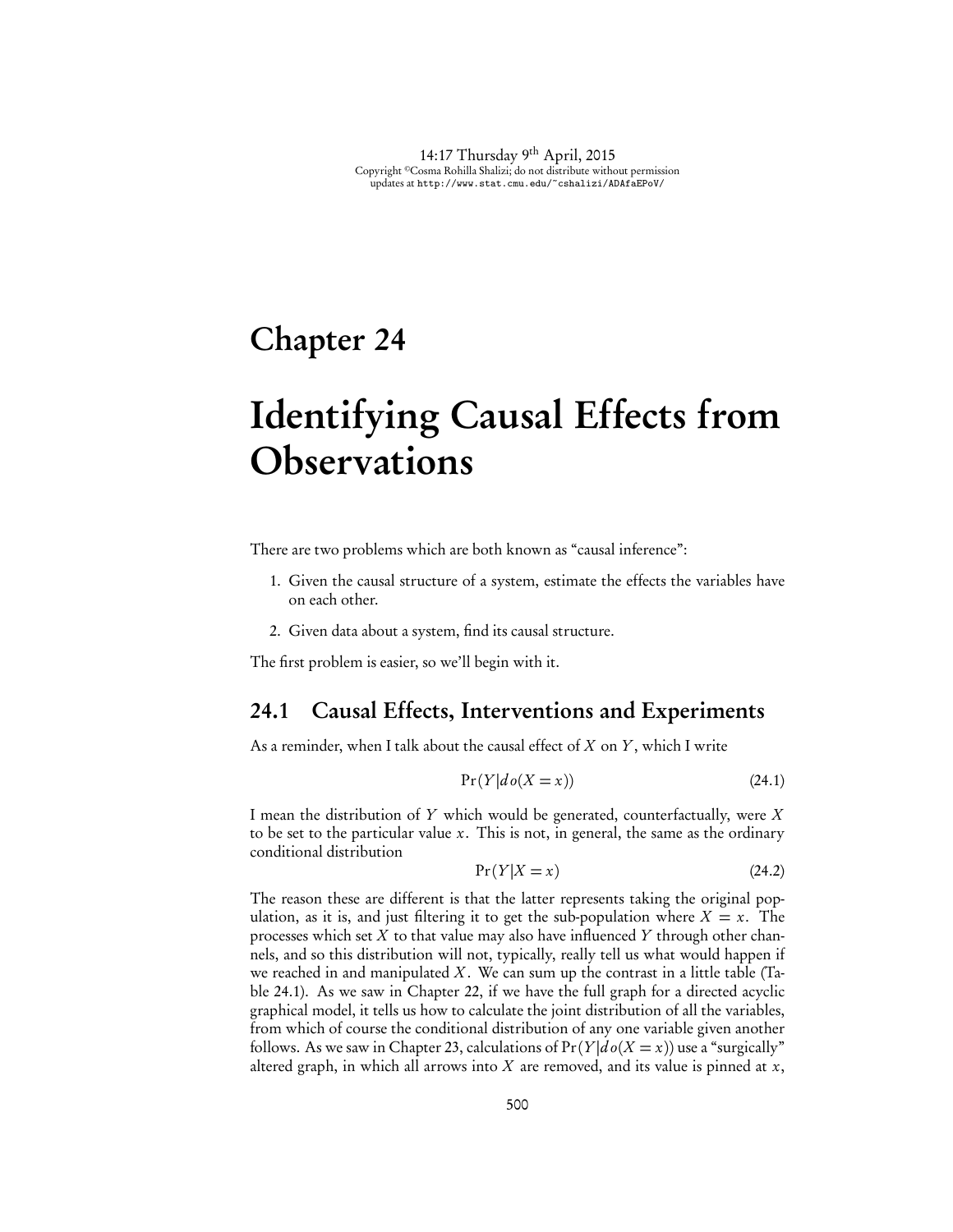| Probabilistic conditioning           | Causal conditioning                   |
|--------------------------------------|---------------------------------------|
|                                      |                                       |
| $Pr(Y X=x)$                          | $Pr(Y do(X = x))$                     |
| Factual                              | Counter-factual                       |
| Select a sub-population              | Generate a new population             |
| Predicts passive observation         | Predicts active manipulation          |
| Calculate from full DAG              | Calculate from surgically-altered DAG |
| Always identifiable when $X$ and $Y$ | Not always identifiable even          |
| are observable                       | when $X$ and $Y$ are observable       |

TABLE 24.1: *Contrasts between ordinary probabilistic conditioning and causal conditioning. (See below on identifiability.)*

but the rest of the graph is as before. If we know the DAG, and we know the distribution of each variable given its parents, we can calculate any causal effect we want, by graph-surgery.

## 24.1.1 The Special Role of Experiment

If we want to estimate  $Pr(Y|d\rho(X=x))$ , the most reliable procedure is also the simplest: actually manipulate *X* to the value *x*, and see what happens to *Y*. (As my mother says, "Why think, when you can just do the experiment?") A causal or counter-factual assumption is still required here, which is that the *next* time we repeat the manipulation, the system will respond similarly, but this is pretty weak as such assumptions go.

While this seems like obvious common sense to us now, it is worth taking a moment to reflect on the fact that systematic experimentation is a very recent thing; it only goes back to around 1600. Since then, the knowledge we have acquired by combining experiments with mathematical theories have totally transformed human life, but for the first four or five thousand years of civilization, philosophers and sages much smarter than (almost?) any scientist now alive would have dismissed experiment as something fit only for cooks, potters and blacksmiths, who didn't *really* know what they were doing.

The major obstacle the experimentalist must navigate around is to make sure they the experiment they are doing is the one they *think* they are doing. Symbolically, when we want to know  $Pr(Y|do(X = x))$ , we need to make sure that we are *only* manipulating *X*, and not accidentally doing  $Pr(Y|do(X = x), Z = z)$  (because we are only experimenting on a sub-population), or  $Pr(Y|do(X=x, Z=z))$  (because we are also, inadvertently, manipulating *Z*). There are two big main divisions about how to avoid these confusions.

1. The older strategy is to *deliberately* control or manipulate as many other variables as possible. If we find  $Pr(Y|do(X = x, Z = z))$  and  $Pr(Y|do(X = x', Z = z))$ then we know the differences between them are indeed just due to changing *X* . This strategy, of actually controlling or manipulating whatever we can, is the

14:17 Thursday 9th April, 2015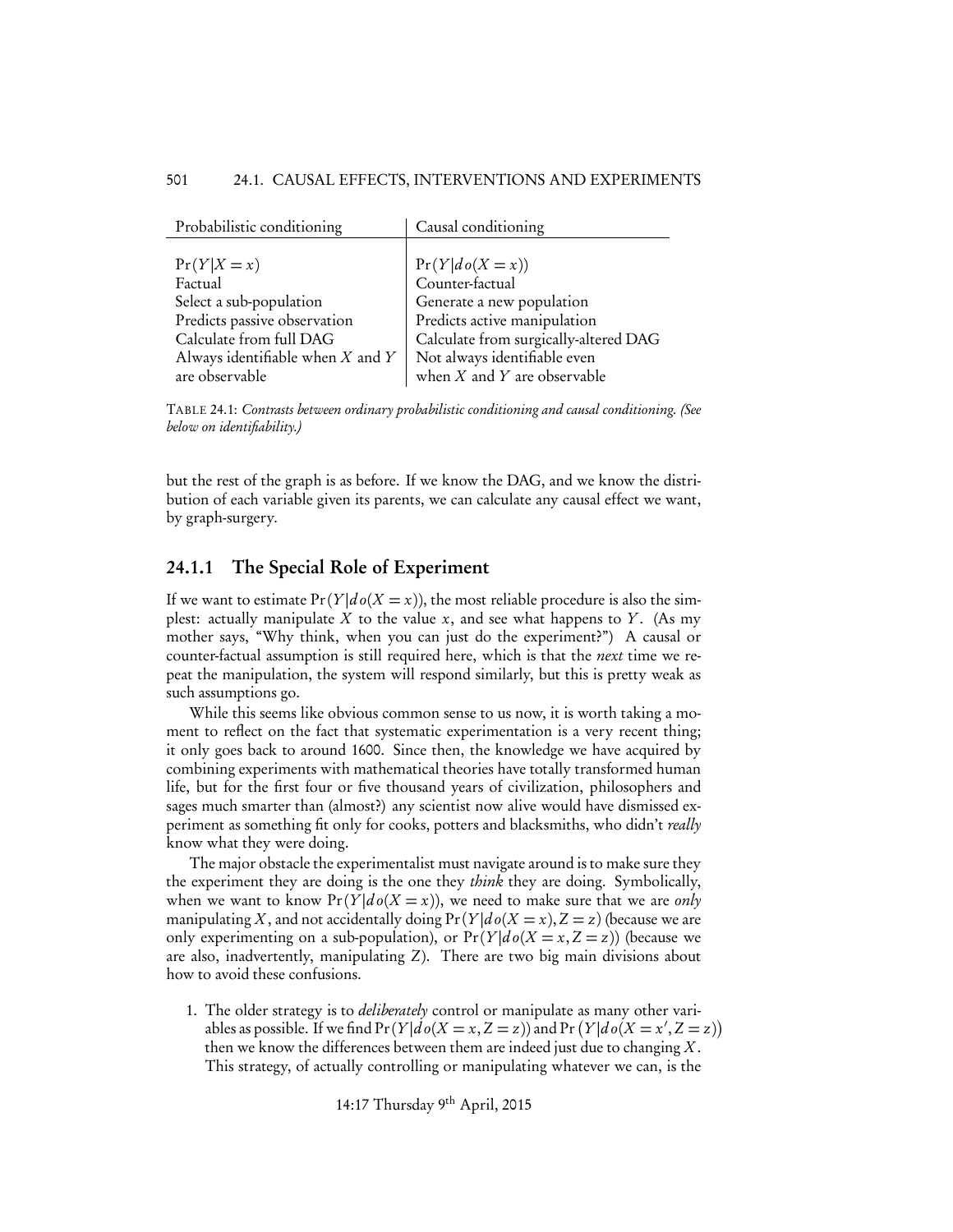traditional one in the physical sciences, and more or less goes back to Galileo and the beginning of the Scientific Revolution<sup>1</sup>.

2. The younger strategy is to *randomize* over all the other variables but *X* . That is, to examine the contrast between  $Pr(Y|do(X = x))$  and  $Pr(Y|do(X = x'))$ , we use an independent source of random noise to decide which experimental subjects will get  $d o(X = x)$  and which will get  $d o(X = x')$ . It is easy to convince yourself that this makes  $Pr(Y|do(X = x))$  equal to  $Pr(Y|X = x)$ . The great advantage of the randomization approach is that we can apply it even when we cannot actually control the other causally relevant variables, or even are unsure of what they are. Unsurprisingly, it has its origins in the biological sciences, especially agriculture. If we want to credit its invention to a single culture hero, it would not be too misleading<sup>2</sup> to attribute it to R. A. Fisher in the early 1900s.

Experimental evidence is compelling, but experiments are often slow, expensive, and difficult. Moreover, experimenting on people is hard, both because there are many experiments we *shouldn't* do, and because there are many experiments which would just be too hard to organize. We must therefore consider how to do causal inference from non-experimental, observational data.

## 24.2 Identification and Confounding

For the present purposes, the most important distinction between probabilistic and causal conditioning has to do with the identification (or identifiability), of the conditional distributions. An aspect of a statistical model is identifiable when it cannot be changed without there also being *some* change in the distribution of the observable variables. If we can alter part of a model with no observable consequences, that part of the model is unidentifiable<sup>3</sup>. Sometimes the lack of identification is trivial: in a two-cluster mixture model, we get the same observable distribution if we swap the labels of the two clusters (§21.1.5). The rotation problem for factor models (§§19.6, 19.10.1) is a less trivial identification problem<sup>4</sup>. If two variables are co-linear, then their coefficients in a linear regression are unidentifiable  $(\S 2.1.1)^5$ . Note that identification is about the true distribution, not about what happens with finite data. A parameter might be identifiable, but we could have so little information about it in our data that our estimates are unusable, with immensely wide confidence intervals;

 $1$ The anguished sound you hear as you read this is every historian of science wailing in protest as the over-simplification, but this will do as an origin myth for our purposes.

<sup>&</sup>lt;sup>2</sup>See previous note.

<sup>&</sup>lt;sup>3</sup>More formally, divide the model's parameters into two parts, say  $\theta$  and  $\phi$ . The distinction between  $\theta_1$ and  $\theta_2$  is identifiable if, for all  $\psi_1$ ,  $\psi_2$ , the distribution over observables coming from  $(\theta_1, \psi_1)$  is different from that coming from  $(\theta_2, \psi_2)$ . If the right choice of  $\psi_1$  and  $\psi_2$  masks the distinction between  $\theta_1$  and  $\theta_2$ , then  $\theta$  is unidentifiable.

<sup>&</sup>lt;sup>4</sup> As this example suggests, what is identifiable depends on what is observed. If we could observe the factors directly, factor loadings would be identifiable.

<sup>5</sup>As that example suggests, whether one aspect of a model is identifiable or not can depend on other aspects of the model. If the co-linearity was broken, the two regression coefficients would become identifiable.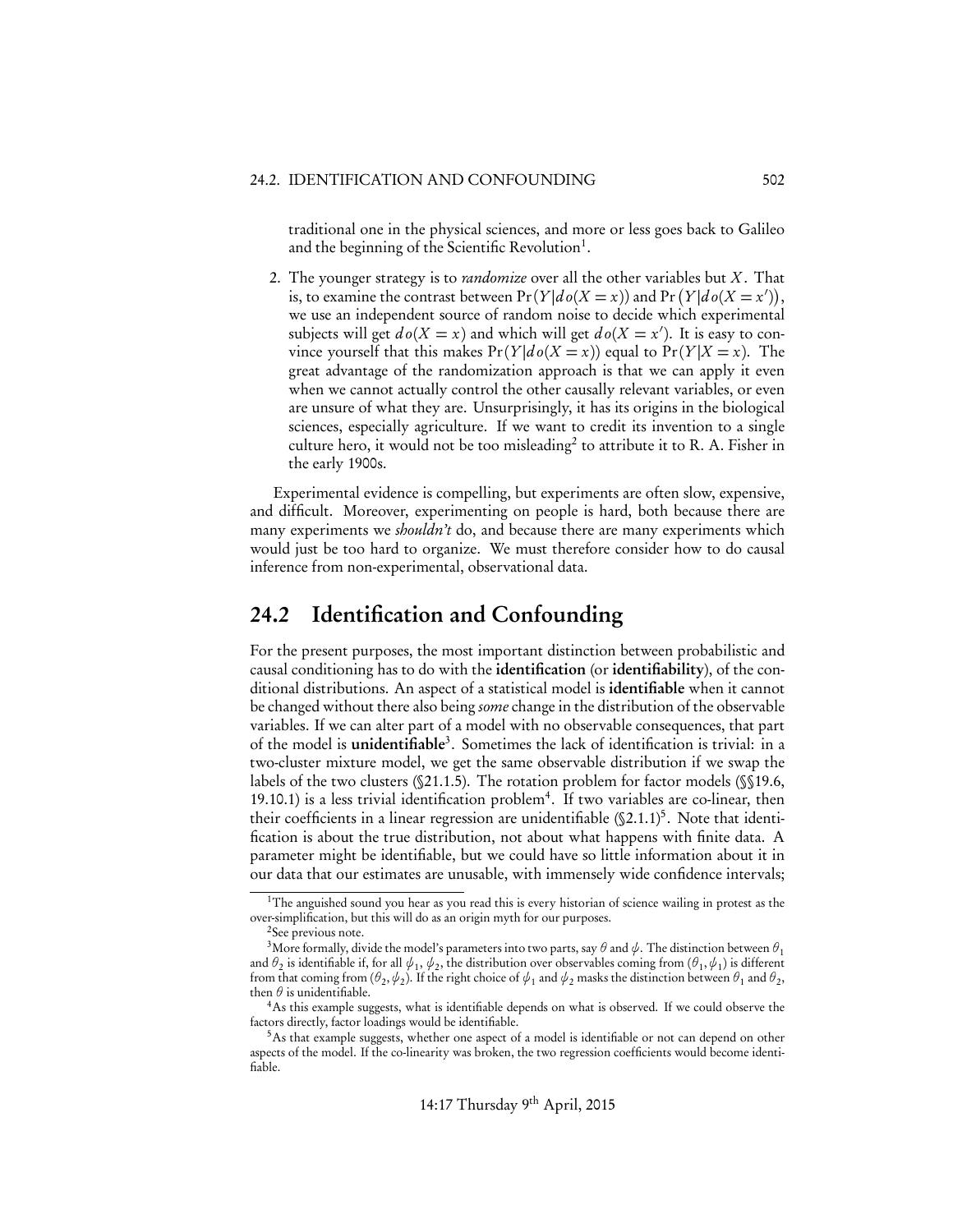

FIGURE 24.1: *The distribution of Y given X ,* Pr(*Y|X* )*,* confounds *the actual causal effect of X* on *Y*,  $Pr(Y|do(X = x))$ *, with the indirect dependence between X and <i>Y* created by their unob*served common cause U . (You may imagine that U is really more than one variable, with some internal sub-graph.)*

that's unfortunate, but we just need more data. An unidentifiable parameter, however, cannot be estimated even with infinite data.<sup>6</sup>

When *X* and *Y* are both observable variables,  $Pr(Y|X=x)$  can't help being identifiable. (Changing this conditional distribution just *is* changing part of the distribution of observables.) Things are very different, however, for  $Pr(Y|do(X=x))$ . In some models, it's entirely possible to change this drastically, and always have the same distribution of observables, by making compensating changes to other parts of the model. When this is the case, we simply cannot estimate causal effects from observational data. The basic problem is illustrated in Figure 24.1.

In Figure 24.1, *X* is a parent of *Y*. But if we analyze the dependence of *Y* on *X* , say in the form of the conditional distribution  $Pr(Y|X=x)$ , we see that there are two channels by which information flows from cause to effect. One is the direct, causal path, represented by  $Pr(Y|do(X = x))$ . The other is the indirect path, where *X* gives information about its parent *U*, and *U* gives information about its child *Y*. If we just observe *X* and *Y*, we cannot separate the causal effect from the indirect inference. The causal effect is confounded with the indirect inference. More generally, the effect of *X* on *Y* is confounded whenever  $Pr(Y|do(X = x)) \neq Pr(Y|X = x)$ . If there is some way to write  $Pr(Y|do(X = x))$  in terms of distributions of observables, we say that the confounding can be removed by an identification strategy, which deconfounds the effect. If there is no way to de-confound, then this causal effect is unidentifiable.

The effect of *X* on *Y* in Figure 24.1 is unidentifiable. Even if we erased the arrow from *X* to *Y*, we could get any joint distribution for *X* and *Y* we liked by picking

 $^6$ For more on identifiability, and what to do with unidentifiable problems, see the great book by Manski (2007).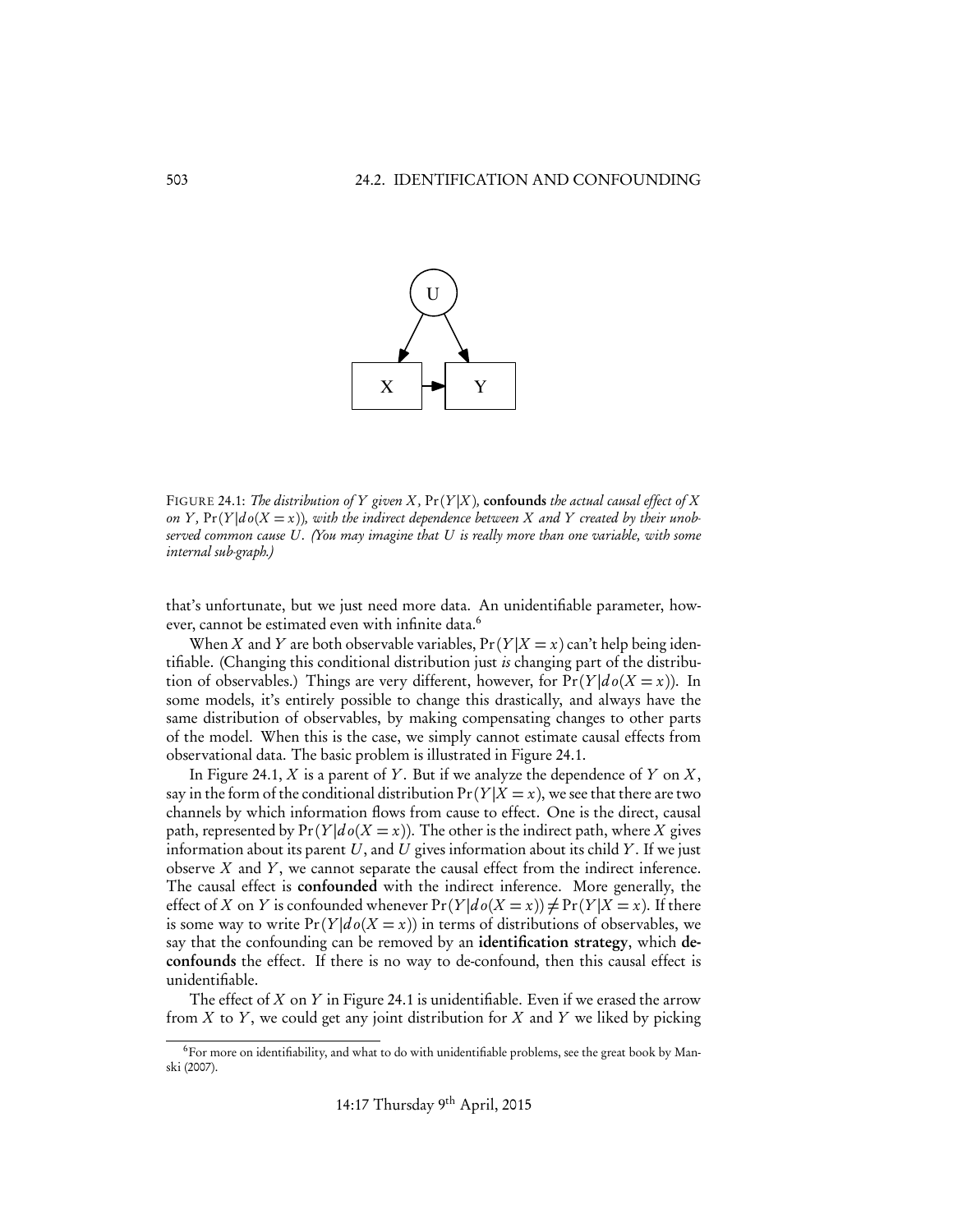$P(X|U)$ ,  $P(Y|U)$  and  $P(U)$  appropriately. So we cannot even, in this situation, use observations to tell whether *X* is actually a cause of *Y*. Notice, however, that even if *U* was observed, it would still not be the case that  $Pr(Y|X=x) = Pr(Y|do(X=x))$ . While the effect would be identifiable (via the back door criterion; see below), we would still need some sort of adjustment to recover it.

In the next section, we will look at such identification strategies and adjustments.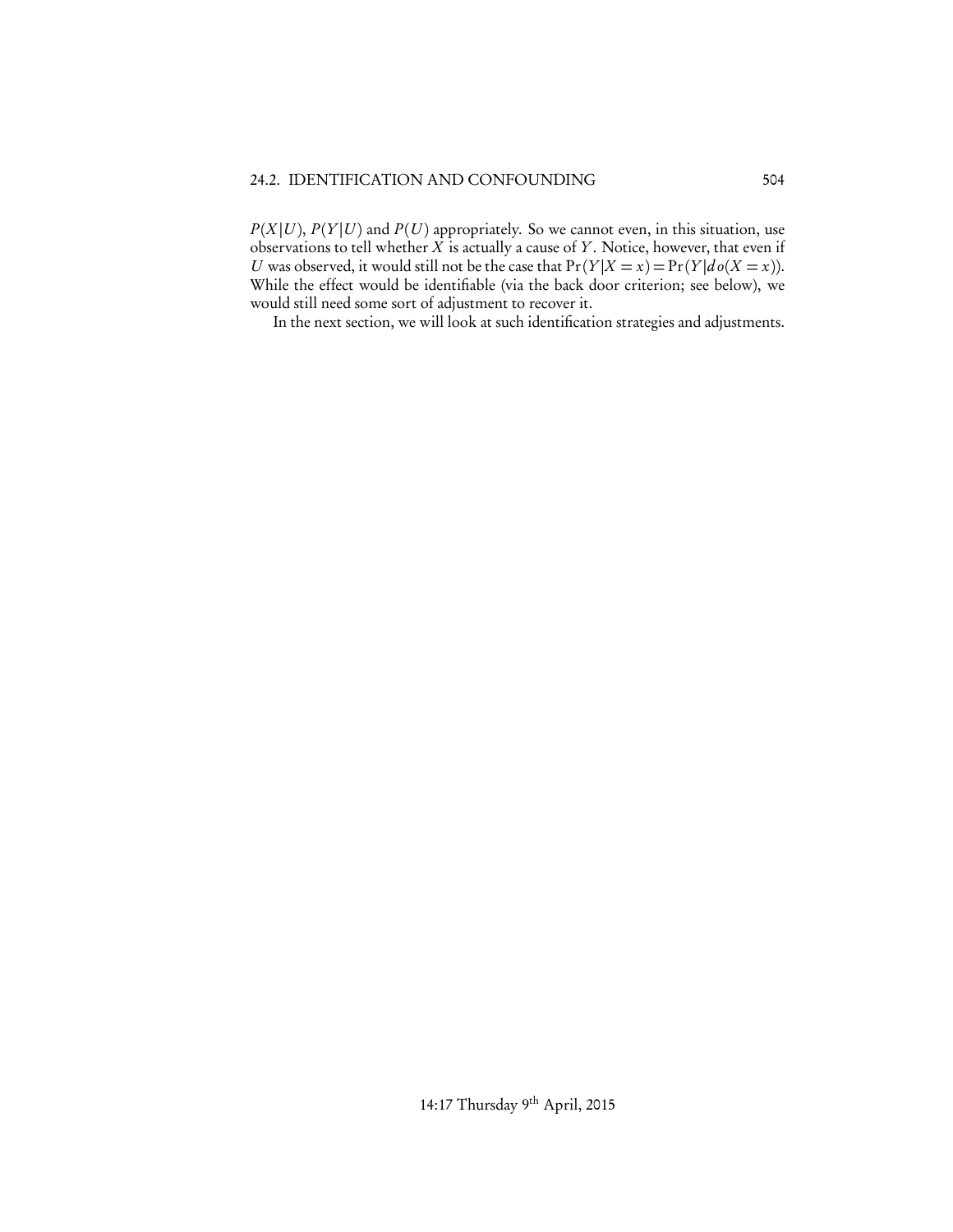## 24.3 Identification Strategies

To recap, we want to calculate the causal effect of *X* on *Y*,  $Pr(Y|do(X = x))$ , but we cannot do an experiment, and must rely on observations. In addition to *X* and *Y*, there will generally be some covariates *Z* which we know, and we'll assume we know the causal graph, which is a DAG. Is this enough to determine  $Pr(Y|do(X = x))$ ? That is, does the joint distribution identify the causal effect?

The answer is "yes" when the covariates *Z* contain all the other relevant variables7. The inferential problem is then no worse than any other statistical estimation problem. In fact, if we know the causal graph and get to observe all the variables, then we could (in principle) just use our favorite non-parametric conditional density estimate at each node in the graph, with its parent variables as the inputs and its own variable as the response. Multiplying conditional distributions together gives the whole distribution of the graph, and we can get any causal effects we want by surgery. Equivalently (Exercise 2), we have that

$$
Pr(Y|do(X = x)) = \sum_{t} Pr(Y|X = x, Pa(X) = t) Pr(Pa(X) = t)
$$
 (24.3)

where  $Pa(X)$  is the complete set of parents of X.

If we're willing to assume more, we can get away with just using non-parametric regression or even just an additive model at each node. Assuming yet more, we could use parametric models at each node; the linear-Gaussian assumption is (alas) very popular.

If some variables are *not* observed, then the issue of which causal effects are observationally identifiable is considerably trickier. Apparently subtle changes in which variables are available to us and used can have profound consequences.

The basic principle underlying all considerations is that we would like to condition on adequate control variables, which will block paths linking *X* and *Y other than* those which would exist in the surgically-altered graph where all paths into *X* have been removed. If other unblocked paths exist, then there is some confounding of the causal effect of *X* on *Y* with their mutual dependence on other variables.

This is familiar to use from regression as the basic idea behind using additional variables in our regression, where the idea is that by introducing covariates, we "control for" other effects, until the regression coefficient for our favorite variable represents only its causal effect. Leaving aside the inadequacies of linear regression as such (Chapter 2), we need to be cautious here. Just conditioning on everything possible does *not* give us adequate control, or even necessarily bring us closer to it. As Figure 24.2 illustrates, and as several of the data-analysis problem sets will drive home, *adding* an ill-chosen covariate to a regression can create confounding.

 $^{7}$ This condition is sometimes known as **causal sufficiency**. Strictly speaking, we do not have to suppose that *all* causes are included in the model and observable. What we have to assume is that all of the remaining causes have such an unsystematic relationship to the ones included in the DAG that they can be modeled as noise. (This does not mean that the noise is necessarily small.) In fact, what we really have to assume is that the relationships between the causes omitted from the DAG and those included is so intricate and convoluted that it might as well be noise, along the lines of algorithmic information theory (Li and Vitányi, 1997), whose key result might be summed up as "Any determinism distinguishable from randomness is insufficiently complex". But here we verge on philosophy.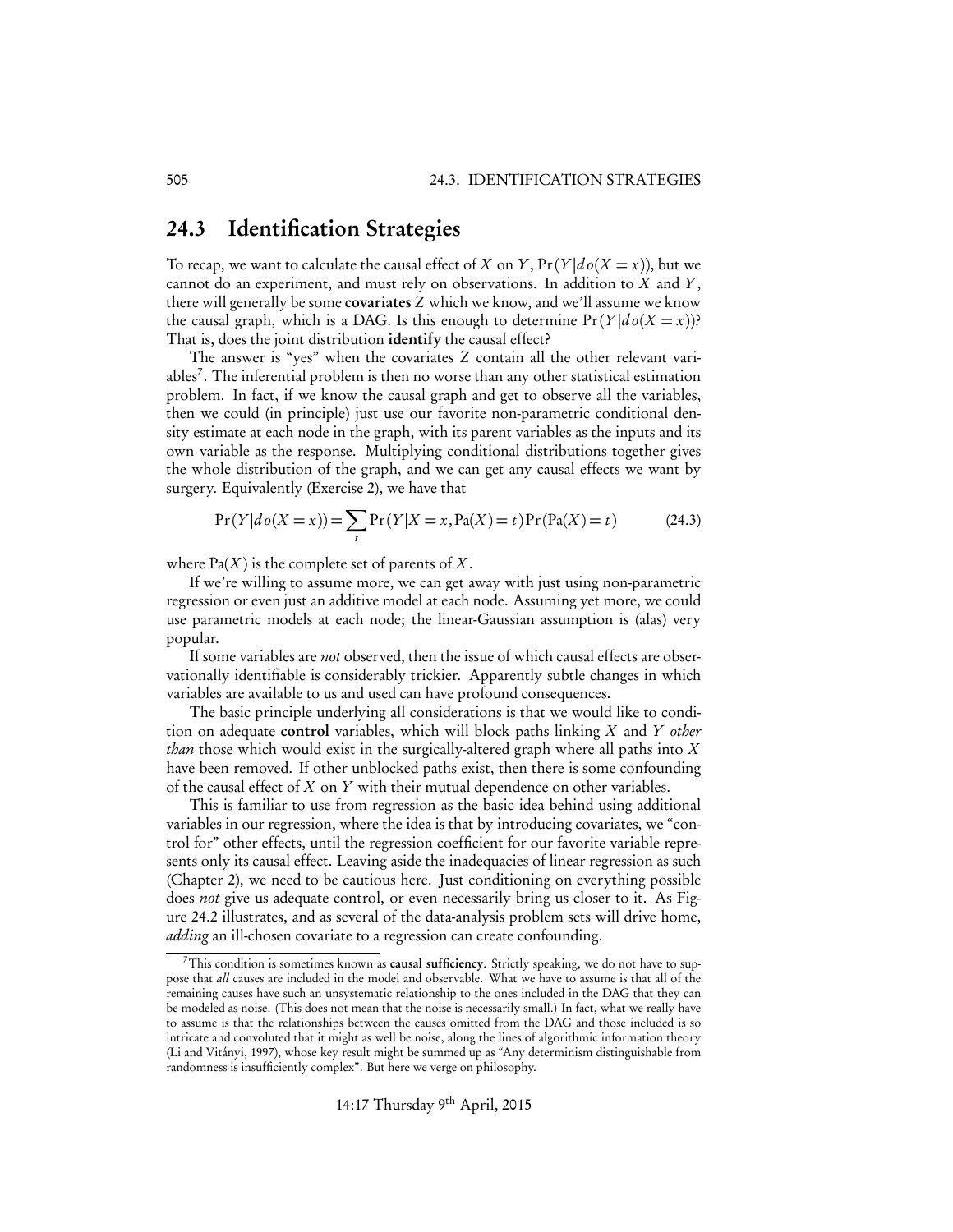

FIGURE 24.2: *"Controlling for" additional variables can introduce bias into estimates of causal effects. Here the effect of*  $X$  *on*  $Y$  *is directly identifiable,*  $Pr(Y|do(X = x)) = Pr(Y|X = x)$ *. If we also condition on Z however, because it is a common* effect *of X and Y , we'd get*  $Pr(Y|X=x, Z=z) \neq Pr(Y|X=x)$ . In fact, even if there were no arrow from X to Y, con*ditioning on Z would make Y depend on X .*

There are three main ways we can find adequate controls, and so get both identifiability and appropriate adjustments:

- 1. We can condition on an intelligently-chosen set of covariates *S*, which block all the indirect paths from *X* to *Y*, but leave all the direct paths open. (That is, we can follow the regression strategy, but do it right.) To see whether a candidate set of controls *S* is adequate, we apply the back-door criterion.
- 2. We can find a set of variables *M* which mediate the causal influence of *X* on *Y* — all of the direct paths from *X* to *Y* pass through *M*. If we can identify the effect of *M* on *Y*, and of *X* on *M*, then we can combine these to get the effect of *X* on *Y*. (That is, we can just study the *mechanisms* by which *X* influences *Y*.) The test for whether we can do this combination is the front-door criterion.
- 3. We can find a variable *I* which affects *X* , and which *only* affects *Y* by influencing *X* . If we can identify the effect of *I* on *Y*, and of *I* on *X* , then we can, sometimes, "factor" them to get the effect of *X* on *Y*. (That is, *I* gives us variation in *X* which is independent of the common causes of *X* and *Y*.) *I* is then an instrumental variable for the effect of *X* on *Y*.

Let's look at these three in turn.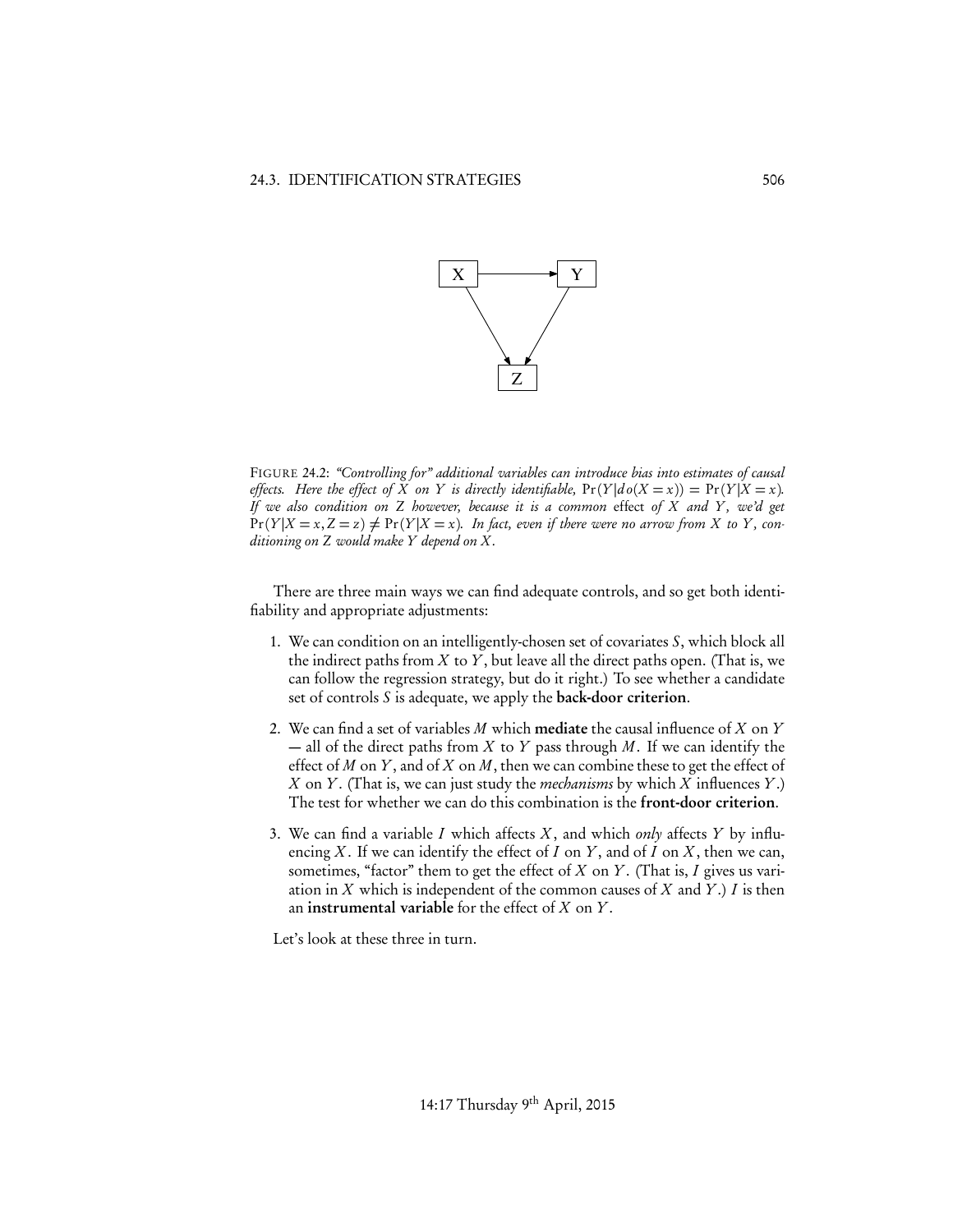

FIGURE 24.3: *Illustration of the back-door criterion for identifying the causal effect of X on Y . Setting*  $S = \{S_1, S_2\}$  *satisfies the criterion, but neither*  $S_1$  *nor*  $S_2$  *on their own would. Setting*  $S = \{S_3\}$ , or  $S = \{S_1, S_2, S_3\}$  also works. Adding B to any of the good sets makes them fail the *criterion.*

#### 24.3.1 The Back-Door Criterion: Identification by Conditioning

When estimating the effect of *X* on *Y*, a back-door path is an undirected path between *X* and *Y* with an arrow *into X* . These are the paths which create confounding, by providing an indirect, non-causal channel along which information can flow. A set of conditioning variables or controls *S* satisfies the back-door criterion when (i) *S* blocks every back-door path between *X* and *Y*, and (ii) no node in *S* is a descendant of *X* . (Cf. Figure 24.3.) When *S* meets the back-door criterion,

$$
Pr(Y|do(X = x)) = \sum_{s} Pr(Y|X = x, S = s) Pr(S = s)
$$
 (24.4)

Notice that all the items on the right-hand side are observational conditional probabilities, not counterfactuals. Thus we have achieved identifiability, as well as having an adjustment strategy.

The motive for (i) is plain, but what about (ii)? We don't want to include descendants of *X* which are also ancestors of *Y*, because that blocks off some of the causal paths from *X* to *Y*, and we don't want to include descendants of *X* which are also descendants of *Y*, because they provide non-causal information about *Y*8.

More formally, we can proceed as follows (Pearl, 2009b, §11.3.3). We know from Eq. 24.3 that

$$
Pr(Y|do(X = x)) = \sum_{t} Pr(Pa(X) = t) Pr(Y|X = x, Pa(X) = t)
$$
\n(24.5)

<sup>8</sup>What about descendants of *X* which are neither ancestors nor descendants of *Y*? Conditioning on them is either creates potential colliders, if they are also descended from ancestors of *Y* other than *X* , or needlessly complicates the adjustment in Eq. 24.4.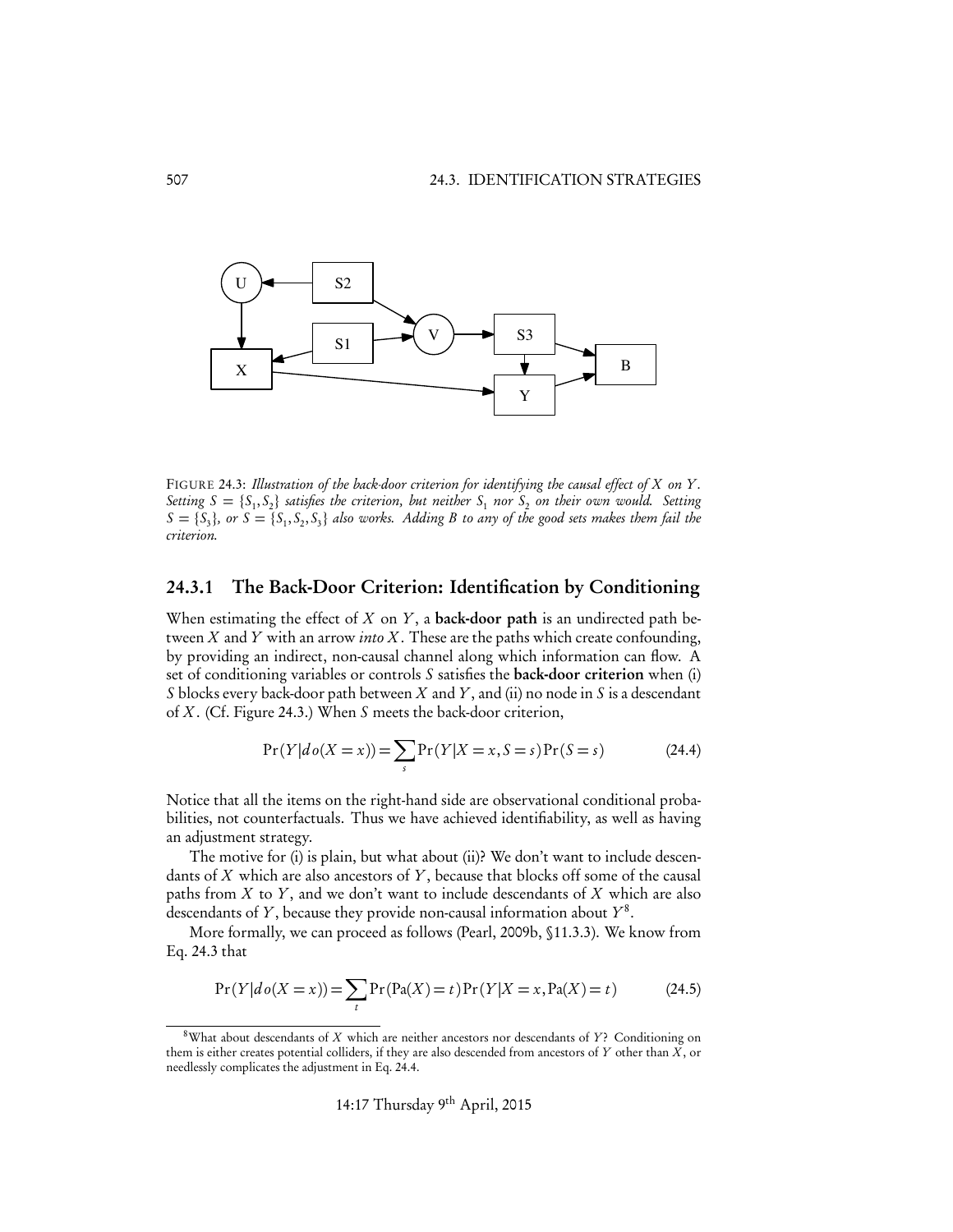Now suppose we can always introduce another set of conditioned variables, if we sum out over them:

$$
Pr(Y|do(X = x)) = \sum_{t} Pr(Pa(X) = t) \sum_{s} Pr(Y, S = s | X = x, Pa(X) = t)
$$
 (24.6)

We can do this for *any* set of variables *S*, it's just probability. It's also just probability that

$$
Pr(Y, S|X = x, Pa(X) = t) = Pr(Y|X = x, Pa(X) = t, S = s)Pr(S = s|X = x, Pa(X) = t)
$$
\n(24.7)

so

$$
\Pr(Y|do(X = x)) = \sum_{t} \Pr(Pa(X) = t) \sum_{s} \Pr(Y|X = x, Pa(X) = t, S = s) \Pr(S = s|X = x, Pa(X) = t)
$$
\n(24.8)

Now we invoke the fact that *S* satisfies the back-door criterion. Point (i) of the criterion, blocking back-door paths, implies that  $Y \perp P_a(X) | X, S$ . Thus

$$
\Pr(Y|do(X = x)) = \sum_{t} \Pr(Pa(X) = t) \sum_{s} \Pr(Y|X = x, S = s) \Pr(S = s|X = x, Pa(X) = t)
$$
\n(24.9)

Point (ii) of the criterion, not containing descendants of *X* , means (by the Markov property) that  $X \perp\!\!\!\perp S | Pa(X)$ . Therefore

$$
\Pr(Y|do(X = x)) = \sum_{t} \Pr(Pa(X) = t) \sum_{s} \Pr(Y|X = x, S = s) \Pr(S = s | Pa(X) = t)
$$
\n(24.10)

Since  $\sum_{t} \Pr(\text{Pa}(X) = t) \Pr(S = s | \text{Pa}(X) = t) = \Pr(S = s)$ , we have, at last,

$$
\Pr(Y|do(X = x)) = \sum_{s} \Pr(Y|X = x, S = s) \Pr(S = s)
$$
\n(24.11)

as promised.  $\square$ 

#### 24.3.1.1 The Entner Rules

Using the back-door criterion requires us to know the causal graph. Recently, Entner *et al.* (2013) have given a simple set of rules which provide *sufficient* conditions for deciding that set of variables satisfy the back-door criterion, or that *X* actually has no effect on *Y*, which can be used without knowing the graph completely.

It makes no sense to control for anything which is a descendant of either *Y* or *X* ; that's either blocking a directed path or activating a collider. So let  $W$  be the set of all observed variables which descend neither from *X* nor *Y*.

14:17 Thursday 9th April, 2015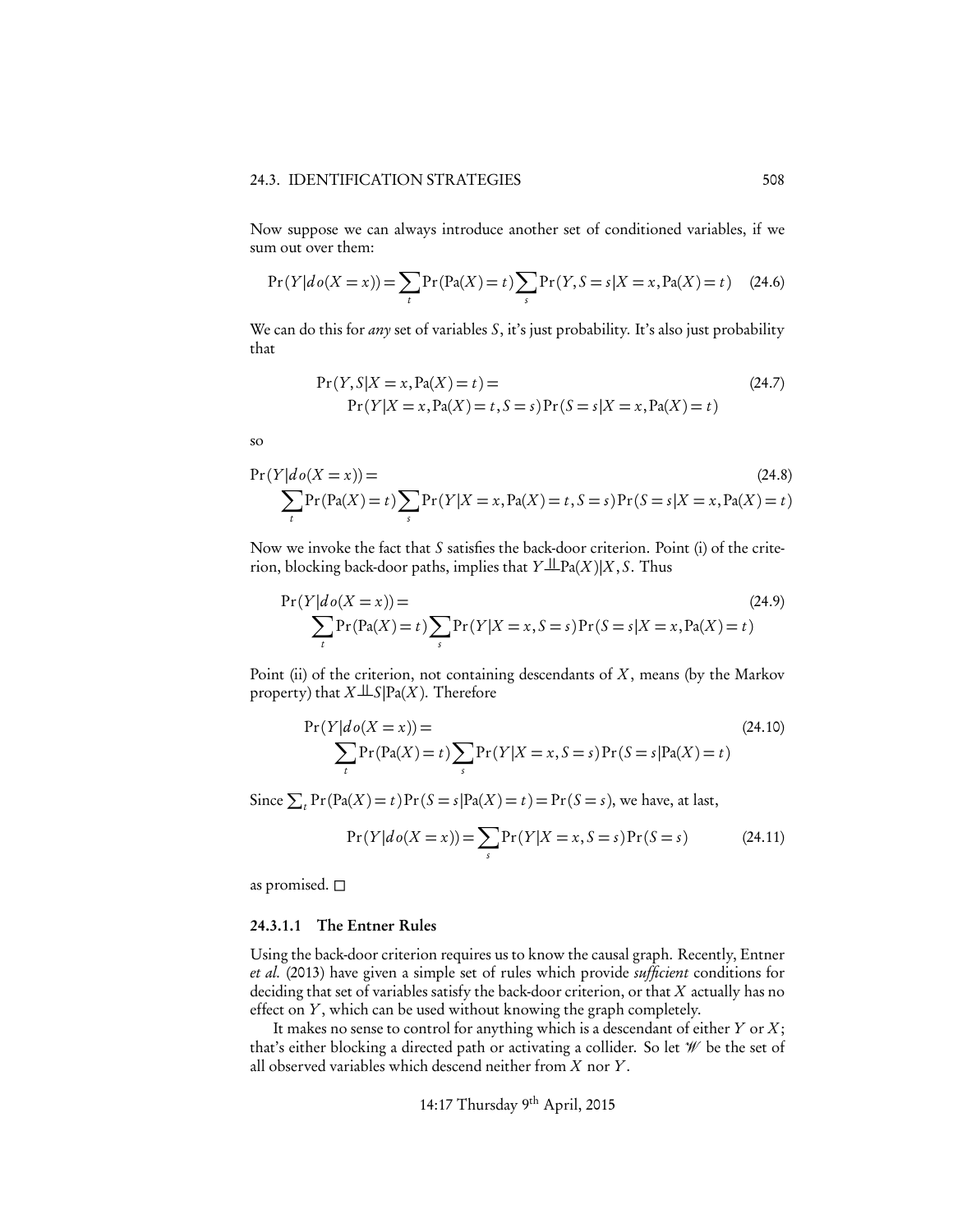1. If there is a set of controls *S* such that  $X \perp \!\!\!\perp Y | S$ , then *X* has no causal effect on *Y*.

*Reasoning: Y* can't be a child of *X* if we can make them independent by conditioning on anything, and *Y* can't be a more remote descendant either, since *S* doesn't include any descendants of *X* . So in this situation all the paths linking *X* to *Y* must be back-door paths, and *S*, blocking them, shows there's no effect.

2. If there is a  $W \in \mathcal{W}$  and a subset *S* of the  $\mathcal{W}$ , not including *W*, such that (i)  $W \not\perp Y | S$ , but (ii)  $W \perp Y | S, X$ , then *X* has an effect on *Y*, and *S* satisfies the back-door criterion for estimating the effect.

*Reasoning:* Point (i) shows that conditioning on *S* leaves open path from *W* to *Y*. By point (ii), these paths must all pass through *X* , since conditioning on *X* blocks them, hence *X* has an effect on *Y*. *S* must block all the back-door paths between *X* and *Y*, otherwise *X* would be a collider on paths between *W* and *Y*, so conditioning on *X* would activate those paths.

3. If there is a  $W \in \mathcal{W}$  and a subset *S* of  $\mathcal{W}$ , excluding *W*, such that (i)  $W \not\perp X/S$ but (ii)  $W \perp \!\!\! \perp Y | S$ , then *X* has no effect on *Y*.

*Reasoning:* Point (i) shows that conditioning on *S* leaves open active paths from *W* to *X* . But by (ii), there cannot be any open paths from *W* to *Y*, so there cannot be any open paths from *X* to *Y*.

If none of these rules apply, whether *X* has an effect on *Y*, and if so what adequate controls are for finding it, will depend on the exact graph, and *cannot* be determined just from independence relations among the observables. (For proofs of everything, see the paper.)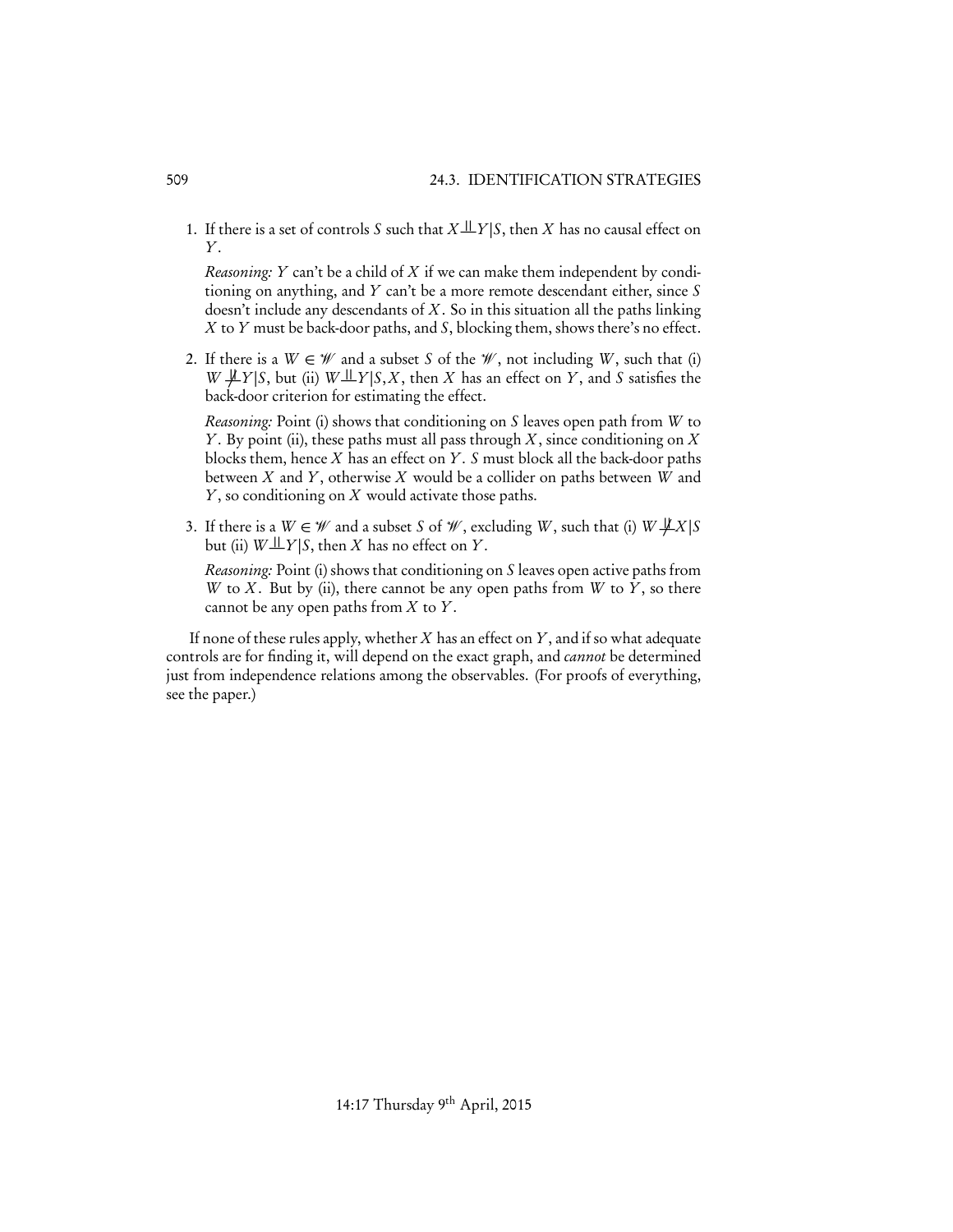

FIGURE 24.4: *Illustration of the front-door criterion, after Pearl (2009b, Figure 3.5). X , Y and M* are all observed, but U is an unobserved common cause of both X and Y.  $X \leftarrow U \rightarrow Y$  is a *back-door path confounding the effect of X on Y with their common cause. However, all of the effect of X on Y is mediated through X 's effect on M . M 's effect on Y is, in turn, confounded by the* back-door path  $M \leftarrow X \leftarrow U \rightarrow Y$ , but X blocks this path. So we can use back-door adjustment *to find*  $Pr(Y|do(M = m))$ *, and directly find*  $Pr(M|do(X = x)) = Pr(M|X = x)$ *. Putting these together gives*  $Pr(Y|d o(X = x))$ .

#### 24.3.2 The Front-Door Criterion: Identification by Mechanisms

A set of variables *M* satisfies the front-door criterion when (i) *M* blocks all directed paths from *X* to *Y*, (ii) there are no unblocked back-door paths from *X* to *M*, and (iii) *X* blocks all back-door paths from *M* to *Y*. Then

$$
\Pr(Y|do(X = x)) = \sum_{m} \Pr(M = m|X = x) \sum_{x'} \Pr(Y|X = x', M = m) \Pr(X = x')
$$
\n(24.12)

A natural reaction to the front-door criterion is "Say what?", but it becomes more comprehensible if we take it apart. Because, by clause (i), *M* blocks all *directed* paths from *X* to *Y*, any *causal* dependence of *Y* on *X* must be mediated by a dependence of *Y* on *M*:

$$
Pr(Y|do(X = x)) = \sum_{m} Pr(Y|do(M = m)) Pr(M = m|do(X = x))
$$
 (24.13)

Clause (ii) says that we can get the effect of *X* on *M* directly,

$$
Pr(M = m| do(X = x)) = Pr(M = m|X = x).
$$
 (24.14)

Clause (iii) say that *X* satisfies the back-door criterion for identifying the effect of *M* on *Y*, and the inner sum in Eq. 24.12 is just the back-door computation (Eq. 24.4) of  $Pr(Y|do(M = m))$ . So really we *are* using the back door criterion, twice. (See Figure 24.4.)

For example, in the "does tooth-brushing prevent heart-disease?" example of  $$23.2.2$ , we have  $X =$  "frequency of tooth-brushing",  $Y =$  "heart disease", and we could take as the mediating *M* either "gum disease" or "inflammatory immune response", according to Figure 23.2.

14:17 Thursday 9th April, 2015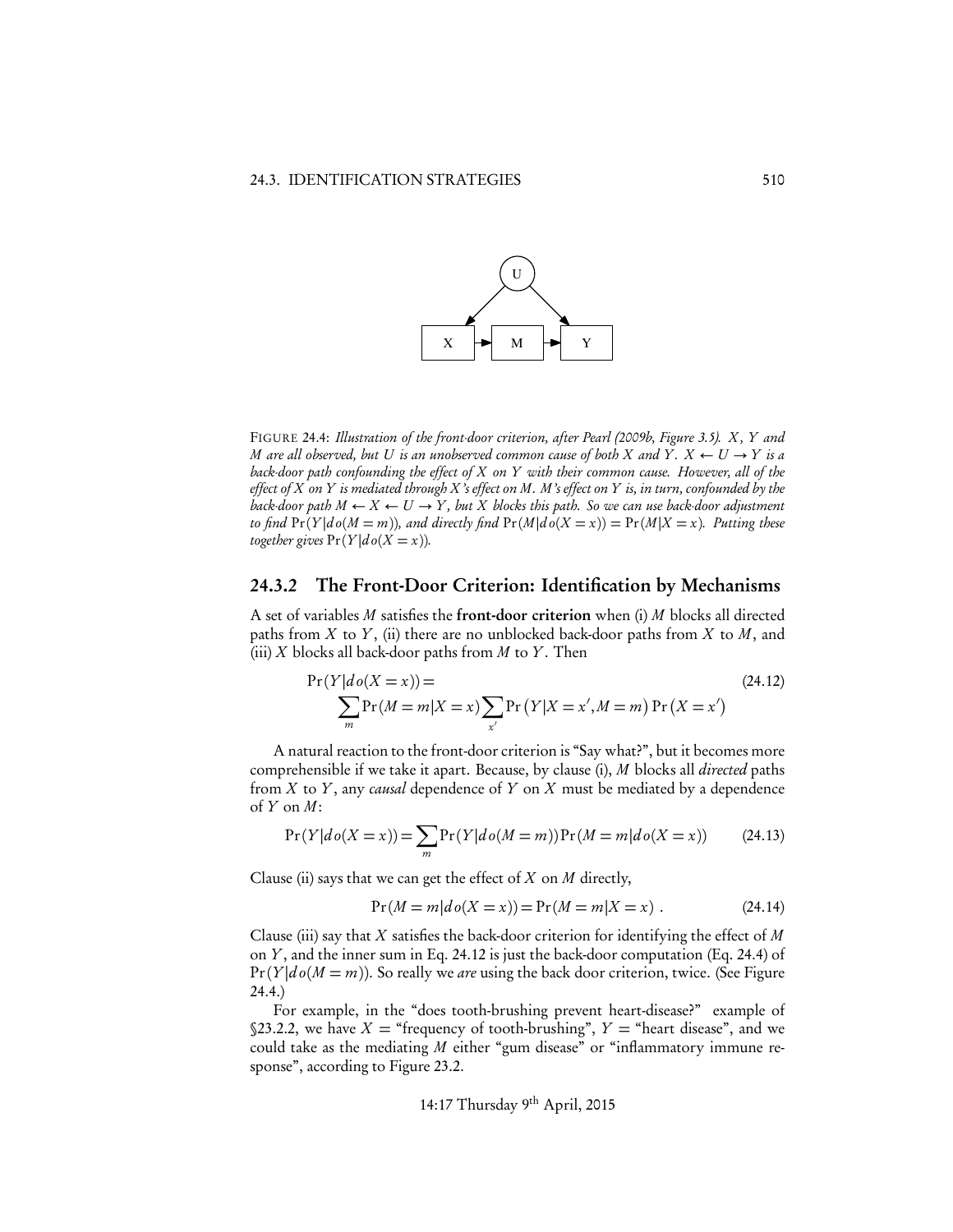

FIGURE 24.5: *The path*  $X \to M \to Y$  contains all the mechanisms by which X influences Y, *but is not isolated from the rest of the system*  $(U \to M)$ *. The sub-mechanisms*  $X \to M_1 \to M$  and  $M \to M_2 \to Y$  are *isolated, and the original causal effect can be identified by composing them.* 

#### 24.3.2.1 The Front-Door Criterion and Mechanistic Explanation

Morgan and Winship (2007, ch. 8) give a useful insight into the front-door criterion. Each directed path from *X* to *Y* is, or can be thought of as, a separate mechanism by which *X* influences *Y*. The requirement that all such paths be blocked by  $M$ , (i), is the requirement that the set of mechanisms included in *M* be "exhaustive". The two back-door conditions, (ii) and (iii), require that the mechanisms be "isolated", not interfered with by the rest of the data-generating process (at least once we condition on *X* ). Once we identify an isolated and exhaustive set of mechanisms, we know all the ways in which *X* actually affects *Y*, and any indirect paths can be discounted, using the front-door adjustment 24.12.

One interesting possibility suggested by this is to elaborate mechanisms into submechanisms, which could be used in some cases where the plain front-door criterion won't apply<sup>9</sup>, such as Figure 24.5. Because  $U$  is a parent of  $M$ , we cannot use the front-door criterion to identify the effect of *X* on *Y*. (Clause (i) holds, but (ii) and (iii) both fail.) But we can use  $M_1$  and the front-door criterion to find  $Pr(M|do(X = x))$ , and we can use  $M_2$  to find  $Pr(Y|do(M = m))$ . Chaining those together, as in Eq. 24.13, would given  $Pr(Y|do(X = x))$ . So even though the whole mechanism from X to *Y* is not isolated, we can still identify effects by breaking it into sub-mechanisms which *are* isolated. This suggests a natural point at which to stop refining our account of the mechanism into sub-sub-sub- mechanisms: when we can identify the causal effects we're concerned with.

 $9$ The ideas in this paragraph come from conversation Prof. Winship; see Morgan and Winship (2015, ch. 10).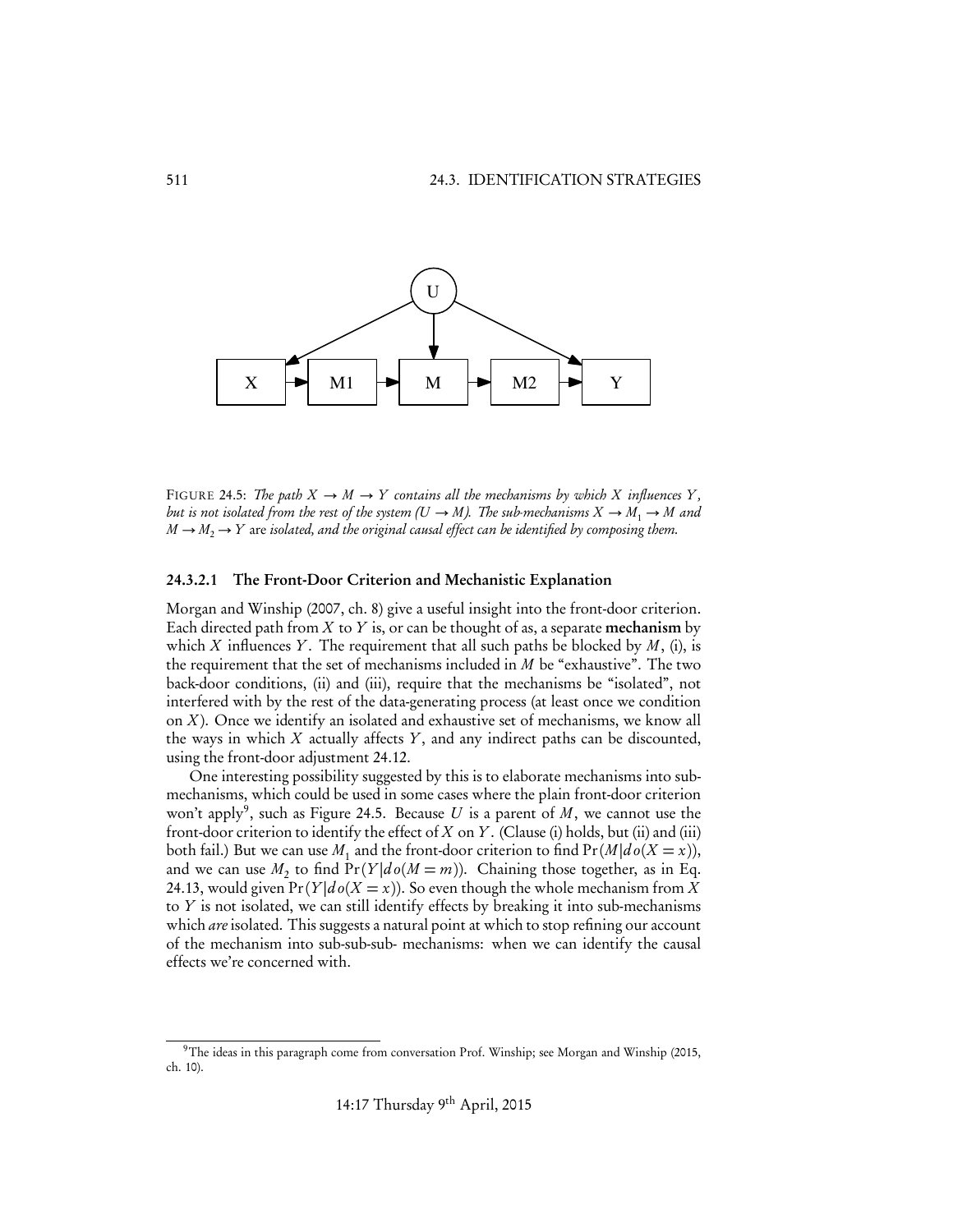

FIGURE 24.6: *A valid instrumental variable, I , is related to the cause of interest, X , and influences Y only through its influence on X , at least once control variables block other paths. Here, to use I as an instrument, we* should *condition on S, but* should not *condition on B. (If we could condition on U , we would not need to use an instrument.)*

#### 24.3.3 Instrumental Variables

A variable  $I$  is an instrument<sup>10</sup> for identifying the effect of  $X$  on  $Y$  when there is a set of controls *S* such that (i)  $I \not\perp X | S$ , and (ii) every unblocked path from *I* to *Y* has an arrow pointing into to *X*. Another way to say (ii) is that  $I \perp V | S, d o(X)$ . Colloquially,  $I$  influences  $Y$ , but only through first influencing  $X$  (at least once we control for *S*). (See Figure 24.6.)

How is this useful? By making back-door adjustments for *S*, we can identify  $Pr(Y|do(I = i))$  and  $Pr(X|do(I = i))$ . Since all the causal influence of *I* on *Y* must be channeled through  $X$  (by point (ii)), we have

$$
Pr(Y|do(I = i)) = \sum_{x} Pr(Y|do(X = x)) Pr(X = x|do(I = i))
$$
\n(24.15)

as in Eq. 24.3. We can thus identify the causal effect of *X* on *Y* whenever Eq. 24.15 can be solved for  $Pr(Y|do(X = x))$  in terms of  $Pr(Y|do(I = i))$  and  $Pr(X|do(I = i))$ . Figuring out when this is possible in general requires an excursion into the theory of integral equations<sup>11</sup>, which is beyond the scope of this class; the upshot is that, in gen-

<sup>&</sup>lt;sup>10</sup>The term "instrumental variables" comes from econometrics, where they were originally used, in the 1940s, to identify parameters in simultaneous equation models. (The metaphor was that *I* is a measuring instrument for the otherwise inaccessible parameters.) Definitions of instrumental variables are surprisingly murky and controversial outside of extremely simple linear systems; this one is taken from Galles and Pearl (1997), via Pearl (2009b, §7.4.5).

<sup>&</sup>lt;sup>11</sup>If X is continuous, then the analog of Eq. 24.15 is  $Pr(Y|do(I = i)) =$ <br> $\int p(Y|do(X = x))p(X = x|do(I = i))dx$ , where the "integral operator"  $\int p(X = x|do(I = i))dx$  is known, as is  $Pr(Y|do(I = i))$ .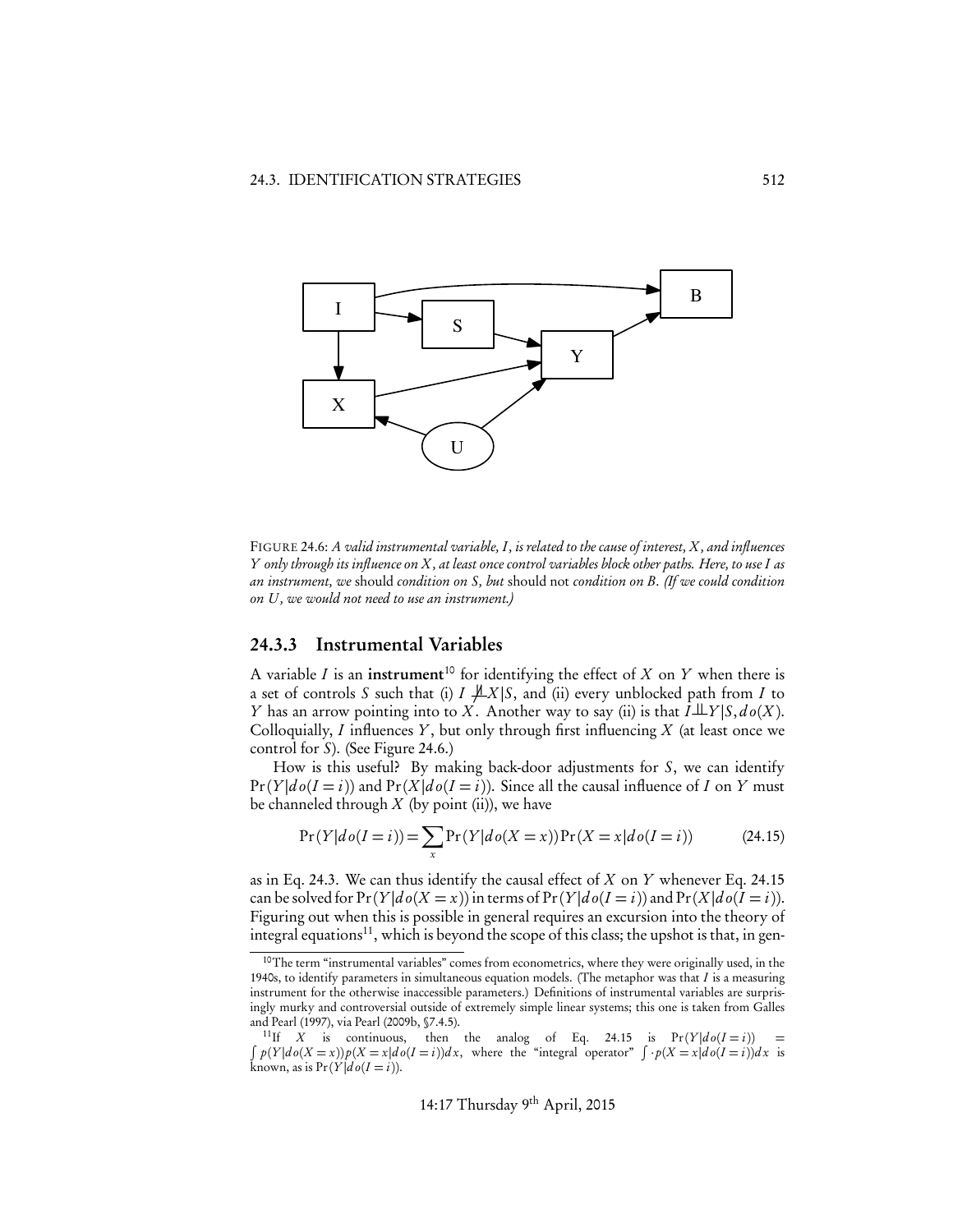

FIGURE 24.7: *I acts as an instrument for estimating the effect of X on Y , despite the presence of the confounding, unobserved variable U .*

eral, there are no solutions. However, in the special case where the relations between all variables are linear, we can do better.

Let's start with the most basic possible set-up for an instrumental variable, namely that in Figure 24.7, where we just have *X* , *Y*, the instrument *I*, and the unobserved confounders *S*. If everything is linear, identifying the causal effect of *X* on *Y* is equivalent to identifying the coefficient on the  $X \rightarrow Y$  arrow. We can write

$$
X = \alpha_0 + \alpha I + \delta U + \epsilon_X \tag{24.16}
$$

and

$$
Y = \beta_0 + \beta X + \gamma U + \epsilon_Y \tag{24.17}
$$

where  $\epsilon_X$  and  $\epsilon_Y$  are mean-zero noise terms, independent of each other and of the other variables, and we can, without loss of generality, assume *U* has mean zero as well. We want to find  $\beta$ . Substituting,

$$
Y = \beta_0 + \beta \alpha_0 + \beta \alpha I + (\beta \delta + \gamma)U + \beta \epsilon_X + \epsilon_Y \tag{24.18}
$$

Since  $U$ ,  $\epsilon_X$  and  $\epsilon_Y$  are all unobserved, we can re-write this as

$$
Y = \gamma_0 + \beta \alpha I + \eta \tag{24.19}
$$

where  $\eta = (\beta \delta + \gamma)U + \beta \epsilon_X + \epsilon_Y$  has mean zero.

Now take the covariances:

$$
Cov[I, X] = \alpha Var[I] + Cov[\epsilon_X, I]
$$
 (24.20)

$$
Cov[I, Y] = \beta \alpha Var[I] + Cov[\eta, I]
$$
 (24.21)

$$
= \beta \alpha \text{Var}[I] + (\beta \delta + \gamma) \text{Cov}[U, I] \tag{24.22}
$$

$$
+\beta \text{Cov}[\epsilon_X, I] + \text{Cov}[\epsilon_Y, I]
$$

By condition (ii), however, we must have Cov  $[U, I] = 0$ , and of course Cov  $[\epsilon_X, I] =$ Cov $[\epsilon_Y, I] = 0$ . Therefore Cov $[I, Y] = \beta \alpha \text{Var}[I]$ . Solving,

$$
\beta = \frac{\text{Cov}[I, Y]}{\text{Cov}[I, X]}
$$
\n(24.23)

14:17 Thursday 9th April, 2015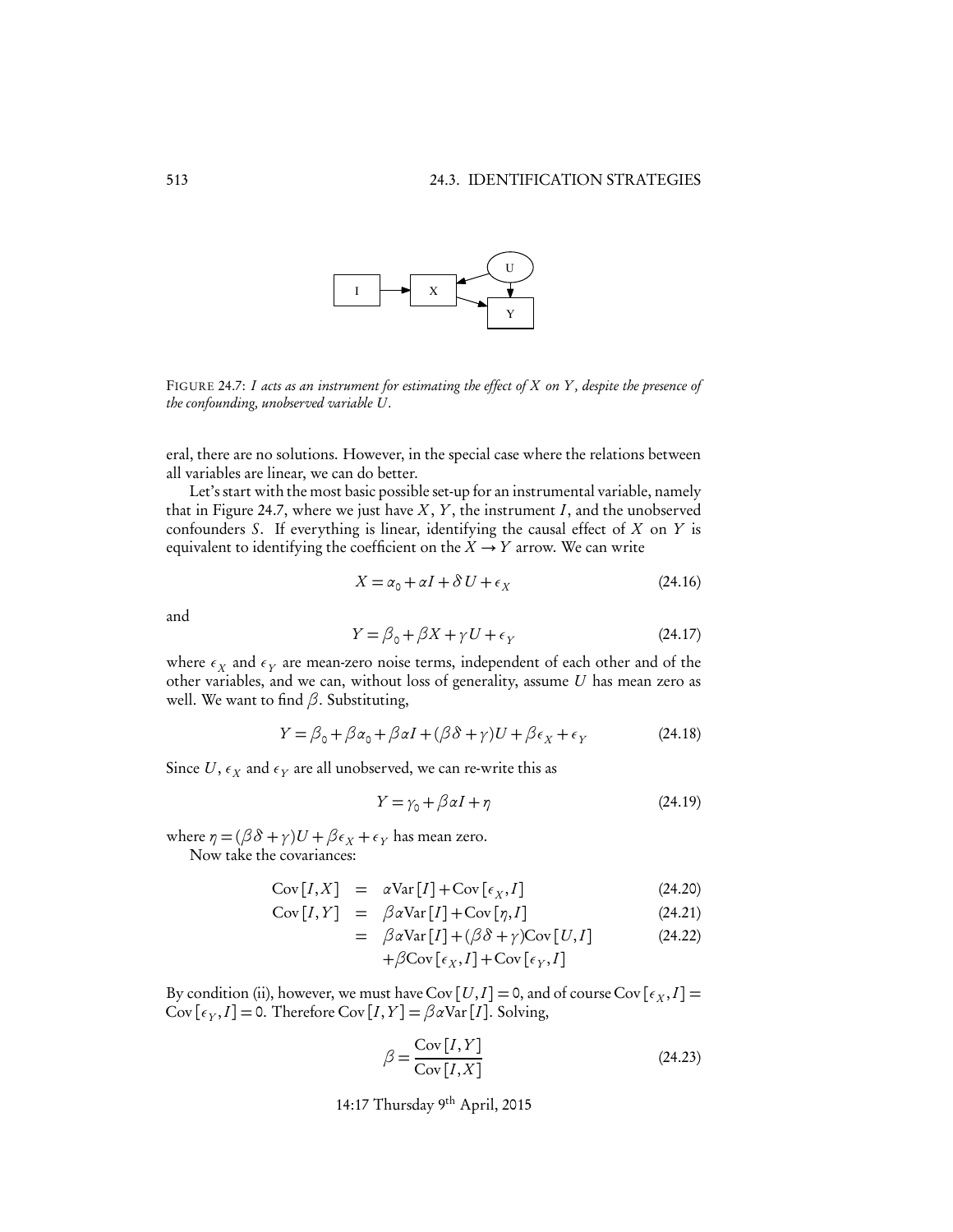This can be estimated by substituting in the sample covariances, or any other consistent estimators of these two covariances.

On the other hand, the (true or population-level) coefficient for linearly regressing *Y* on *X* is

$$
\frac{\text{Cov}[X,Y]}{\text{Var}[X]} = \frac{\beta \text{Var}[X] + \gamma \text{Cov}[U,X]}{\text{Var}[X]}
$$
(24.24)

$$
= \beta + \gamma \frac{\text{Cov}[U, X]}{\text{Var}[X]}
$$
 (24.25)

$$
= \beta + \gamma \frac{\delta \text{Var}[U]}{\alpha^2 \text{Var}[I] + \delta^2 \text{Var}[U] + \text{Var}[\epsilon_X]} \qquad (24.26)
$$

That is, "OLS is biased for the causal effect when *X* is correlated with the noise". In other words, simple regression is misleading in the presence of confounding12.

The instrumental variable *I* provides a source of variation in *X* which is uncorrelated with the other common ancestors of *X* and *Y*. By seeing how both *X* and *Y* respond to these perturbations, and using the fact that *I* only influences *Y* through *X* , we can deduce something about how *X* influences *Y*, though linearity is very important to our ability to do so.

The simple line of reasoning above runs into trouble if we have multiple instruments, or need to include controls (as the definition of an instrument allows). In §25.2 we'll look at the more complicated estimation methods which can handle this, again assuming linearity.

#### 24.3.3.1 Some Invalid Instruments

Not everything which looks like an instrument actually works. If *Y* is indeed a descendant of *I*, but there is a line of descent that doesn't go through *X* , then *I* is not a valid instrument for *X* (Figure 24.8). If there are unblocked back-door paths linking *I* and *Y* — if *I* and *Y* have common ancestors, for instance — then *I* is not a valid instrument (Figure 24.9).

Economists sometimes refer to both sets of problems with instruments as "violations of exclusion restrictions". The second sort of problem, in particular, is a "failure of exogeneity".

#### 24.3.3.2 Critique of Instrumental Variables

By this point, you may well be thinking that instrumental variable estimation is very much like using the front-door criterion. There, the extra variable *M* came between *X* and *Y*; here, *X* comes between *I* and *Y*. It is, perhaps, surprising (if not annoying) that using an instrument only lets us identify causal effects under extra assumptions, but that's life. Just as the front-door criterion relies on using our scientific knowledge, or rather theories, to find isolated and exhaustive mechanisms, finding valid

<sup>12</sup>But observe that if we want to make a linear prediction of *Y* and only have *X* available, i.e., to find the best  $r_1$  in  $E[Y|X=x] = r_0 + r_1x$ , then Eq. 24.26 is *exactly* the coefficient we would want to use. OLS is doing its job.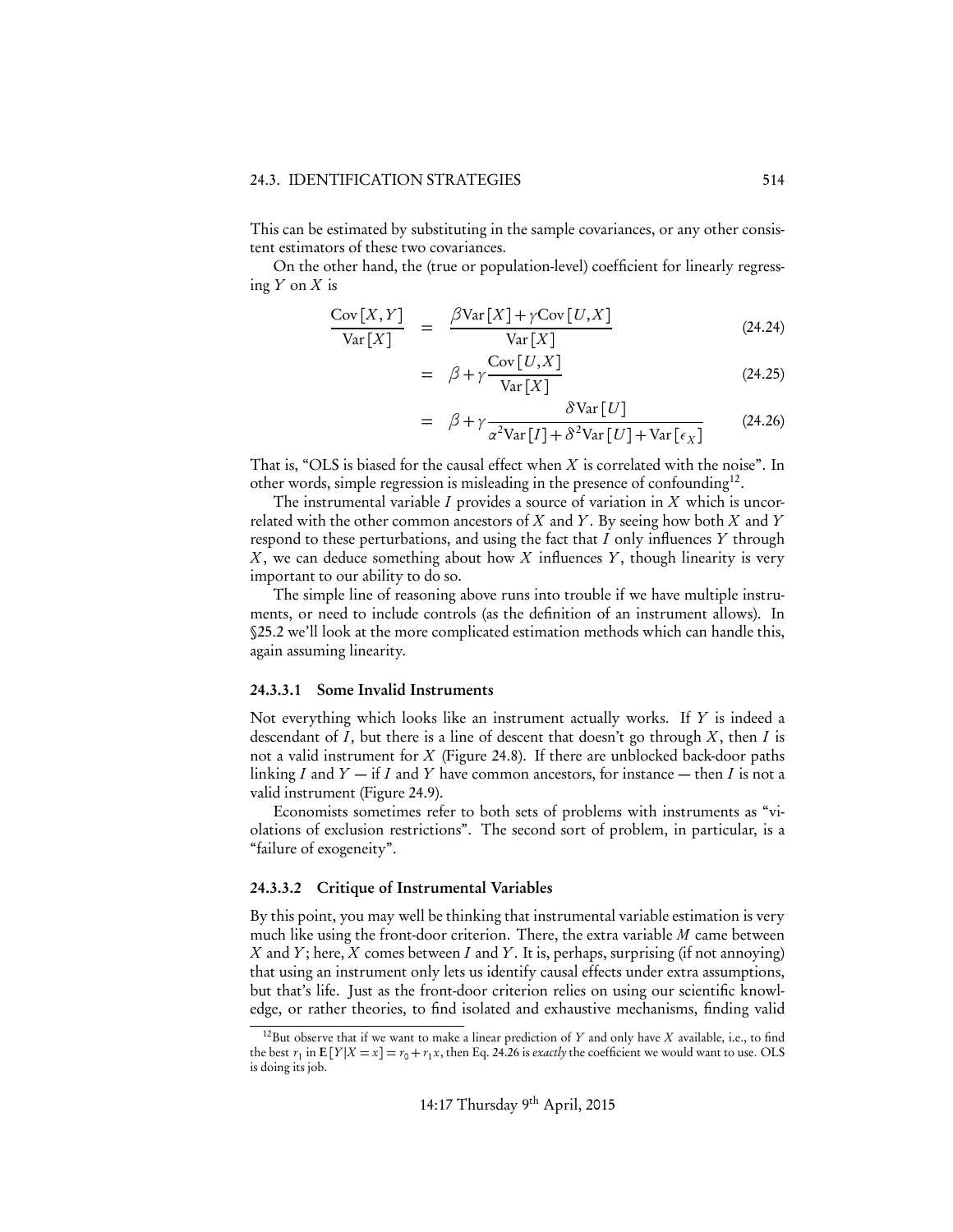

FIGURE 24.8: *I is not a valid instrument for identifying the effect of X on Y , because I can* influence Y through a path not going through X. If we could control for Z, however, I would *become valid.*



FIGURE 24.9: *I is not a valid instrument for identifying the effect of X on Y , because there is an unblocked back-door path connecting I and Y . If we could control for S, however, I would become valid.*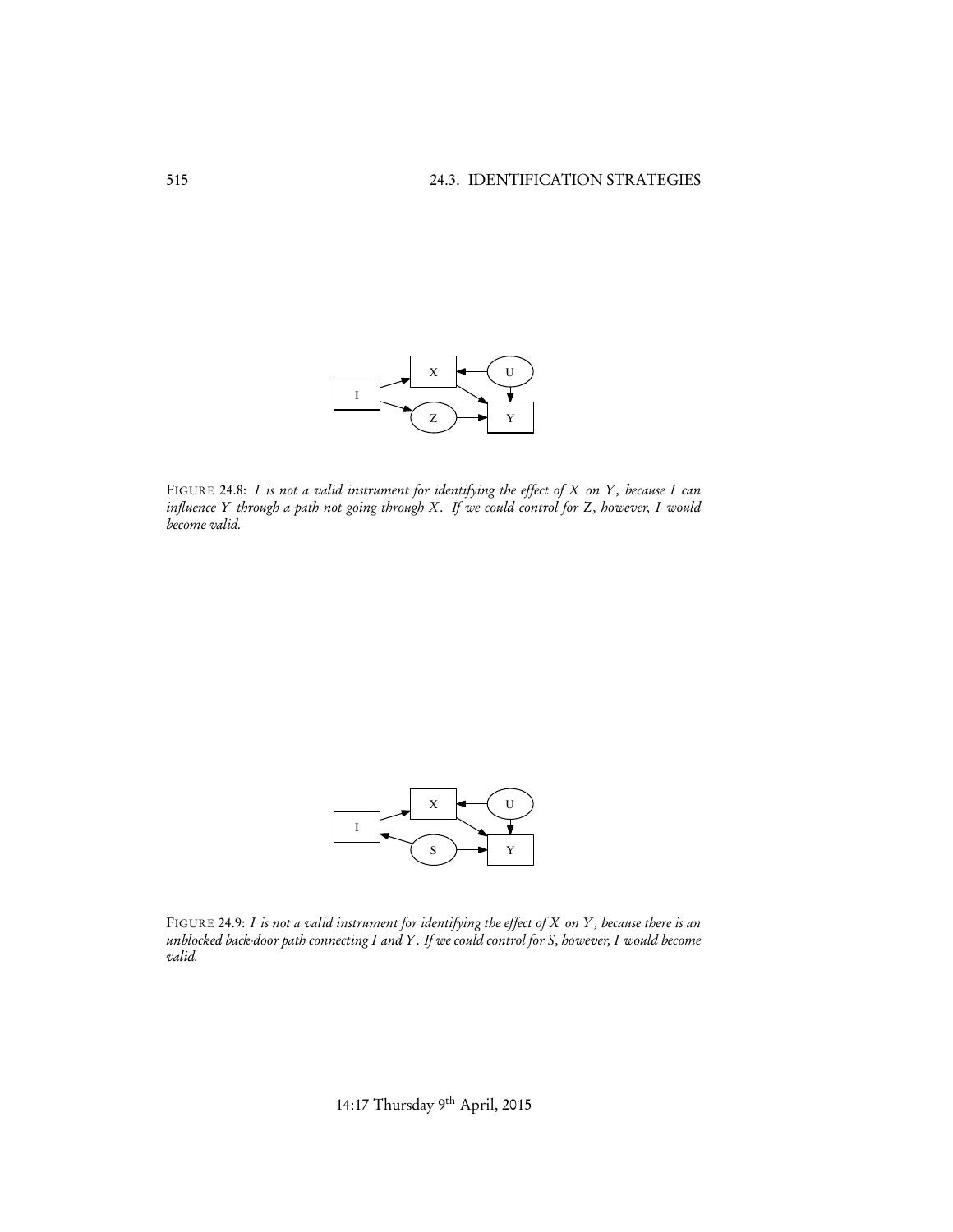instruments relies on theories about the world (or the part of it under study), and one would want to try to check those theories.

In fact, instrumental variable estimates of causal effects are often presented as more or less unquestionable, and free of theoretical assumptions; economists, and other social scientists influenced by them, are especially apt to do this. As the economist Daniel Davies puts it<sup>13</sup>, devotees of this approach

have a really bad habit of saying: "Whichever way you look at the numbers, X". when all they can really justify is: "Whichever way I look at the numbers, X". but in fact, I should have said that they could only really support: "Whichever way I look at these numbers, X".

(Emphasis in the original.) It will not surprise you to learn that I think this is very wrong.

I hope that, after four months of nonlinear models, if someone tries to sell you a linear regression, you should be very skeptical, but let's leave that to one side. (It's not *impossible* that everything really is linear.) The clue that instrumental variable estimation is a creature of theoretical assumptions is point (ii) in the definition of an instrument:  $I \perp Y | S, d \circ (X)$ . This says that if we eliminate all the arrows into X, the control variables *S* block all the other paths between *I* and *Y*. This is *exactly* as much an assertion about mechanisms as what we have to do with the front-door criterion. In fact it doesn't just say that every mechanism by which *I* influences *Y* is mediated by *X* , it also says that there are no common causes of *I* and *Y* (other than those blocked by *S*).

This assumption is most easily defended when *I* is genuinely random, For instance, if we do a randomized experiment, *I* might be a coin-toss which assigns each subject to be in either the treatment or control group, each with a different value of *X* . If "compliance" is not perfect (if some of those in the treatment group don't actually get the treatment, or some in the control group do), it is nonetheless plausible that the only route by which  $I$  influences the outcome is through  $X$ , so an instrumental variable regression is appropriate. (*I* here is sometimes called "intent to treat".)

Even here, we must be careful. If we are evaluating a new medicine, whether people *think* they are getting a medicine or not could change how they act, and medical outcomes. Knowing whether they were assigned to the treatment or the control group would thus create another path from *I* to *Y*, not going through *X* . This is why randomized clinical trials are generally "double-blinded" (neither patients nor medical personnel know who is in the control group); but how effective the doubleblinding is itself a theoretical assumption.

More generally, any argument that a candidate instrument is valid is really an argument that other channels of influence, apart from the favored one through *X* , can be ruled out. This generally cannot be done through analyzing the same variables

<sup>13</sup>In part four of his epic and insightful review of *Freakonomics*; see http://d-squareddigest. blogspot.com/2007/09/freakiology-yes-folks-its-part-4-of.html.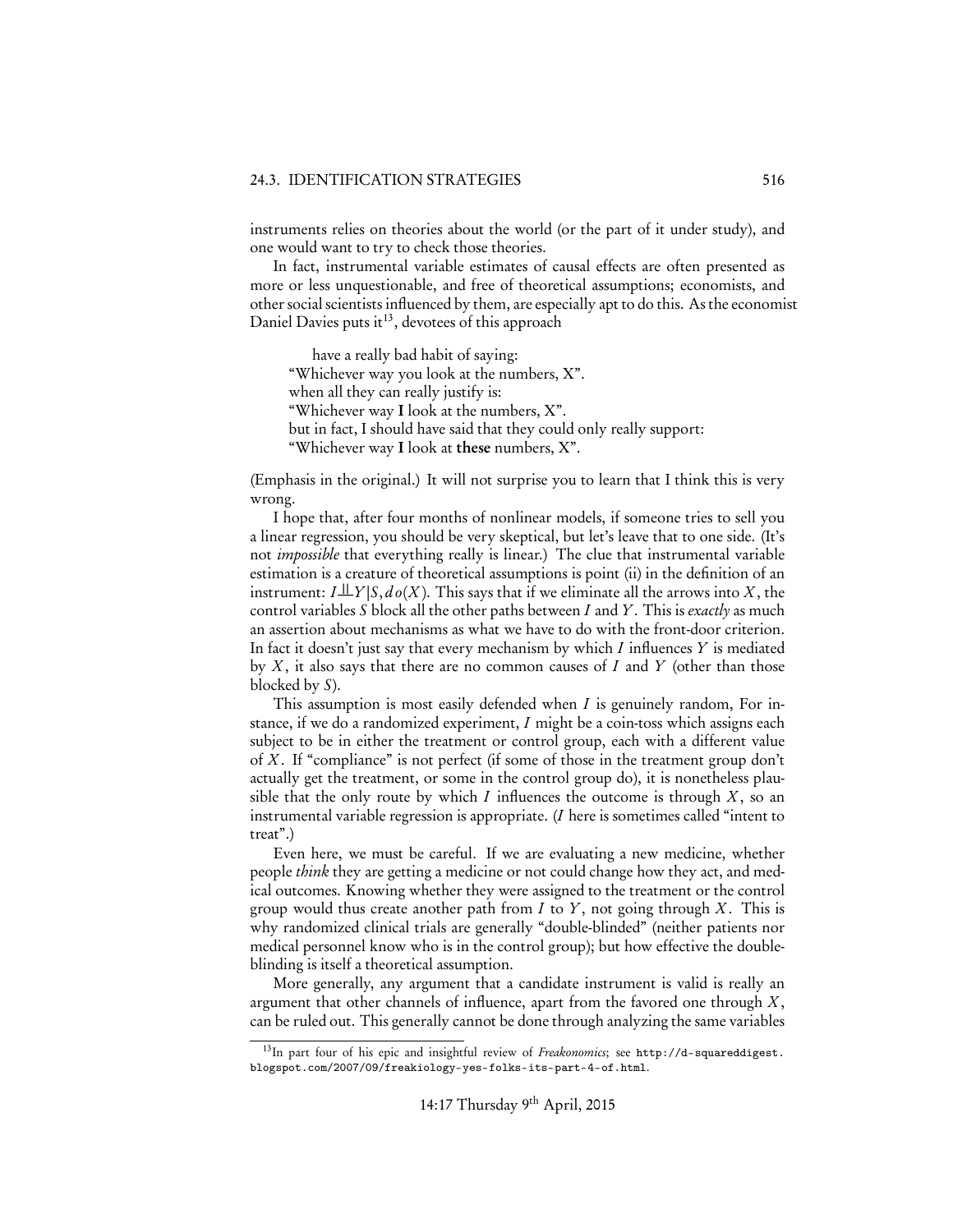used in the instrumental-variable estimation (see below), but involves some theory about the world, and rests on the strength of the evidence for that theory. As has been pointed out multiple times — for instance, by Rosenzweig and Wolpin (2000), and by Deaton (2010) — the theories needed to support instrumental variable estimates in particular concrete cases are often *not* very well-supported, and plausible rival theories can produce very different conclusions from the same data.

Many people have thought that one *can* test for the validity of an instrument, by looking at whether  $I \perp Y|X$  — the idea being that, if influence flows from *I* through *X* to *Y*, conditioning on *X* should block the channel. The problem is that, in the instrumental-variable set-up, *X* is a collider, so conditioning on *X* actually creates an indirect dependence *even if I* is valid. So  $I \not\perp Y | X$ , whether or not the instrument is valid, and the test (even if performed perfectly with infinite data) tells us nothing<sup>14</sup>.

A final, more or less technical, issue with instrumental variable estimation is that many instruments are (even if valid) weak — they only have a little influence on *X* , and a small covariance with it. This means that the denominator in Eq. 24.23 is a number close to zero. Error in estimating the denominator, then, results in a much larger error in estimating the ratio. Weak instruments lead to noisy and imprecise estimates of causal effects. It is not hard to construct scenarios where, at reasonable sample sizes, one is actually better off using the biased OLS estimate than the unbiased but high-variance instrumental estimate.

<sup>14</sup>However, see Pearl (2009b, §8.4) for a different approach which can "screen out very bad would-be instruments".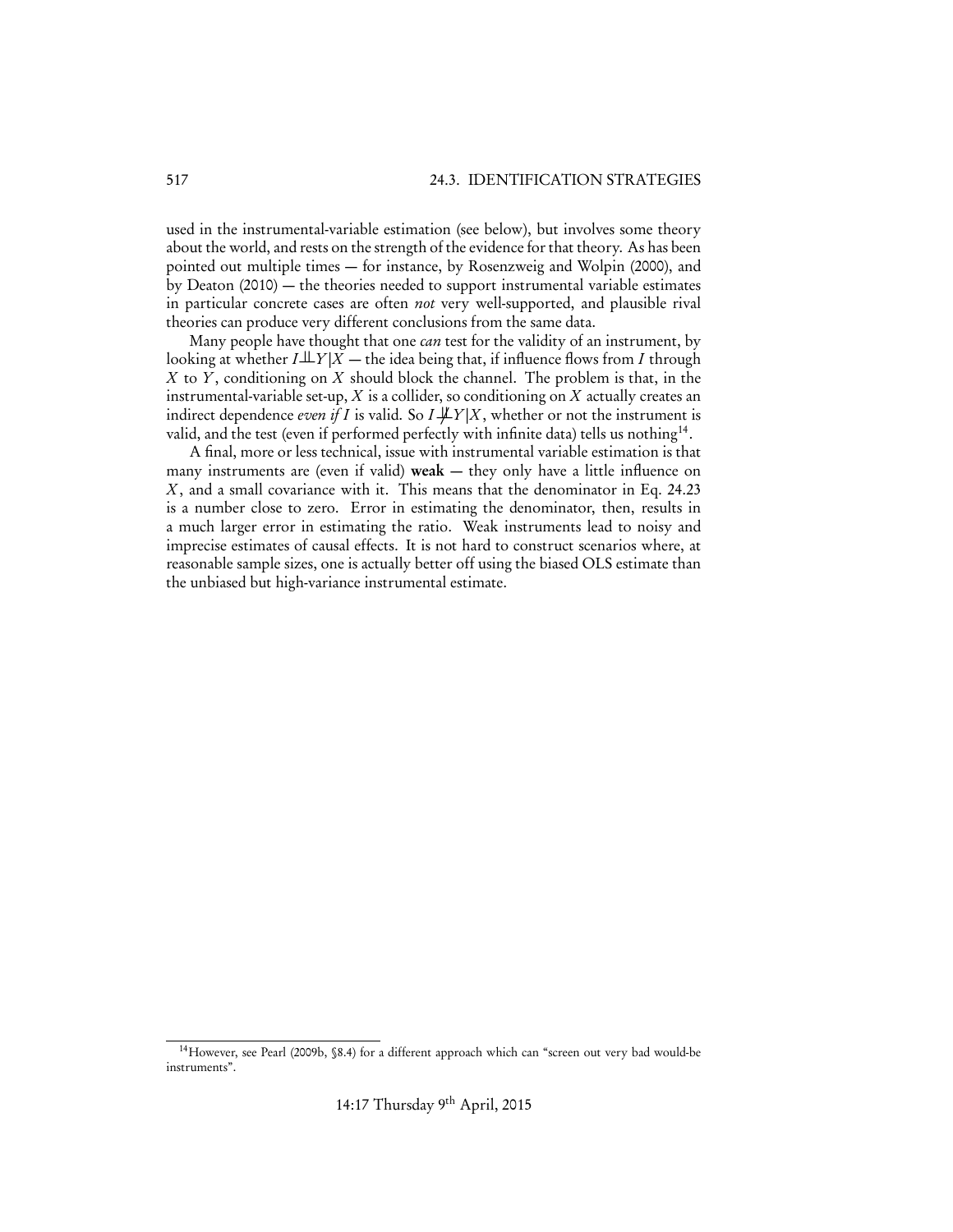

FIGURE 24.10: *Social influence is confounded with selecting friends with similar traits, unobserved in the data.*

## 24.3.4 Failures of Identification

The back-door and front-door criteria, and instrumental variables, are all *sufficient* for estimating causal effects from probabilistic distributions, but are not *necessary*. A necessary condition for *un-*identifiability is the presence of an unblockable backdoor path from *X* to *Y*. However, this is not sufficient for lack of identification — we might, for instance, be able to use the front door criterion, as in Figure 24.4. There are necessary and sufficient conditions for the identifiability of causal effects in terms of the graph, and so for un-identifiability, but they are rather complex and I will not go over them (see Shpitser and Pearl (2008), and Pearl (2009b, §§3.4–3.5) for an overview).

As an example of the unidentifiable case, consider Figure 24.10. This DAG depicts the situation analyzed in Christakis and Fowler (2007), a famous paper claiming to show that obesity is contagious in social networks (at least in the suburb of Boston where the data was collected). At each observation, participants in the study get their weight taken, and so their obesity status is known over time. They also provide the name of a friend. This friend is often in the study. Christakis and Fowler were interested in the possibility that obesity is contagious, perhaps through some process of behavioral influence. If this is so, then Irene's obesity status in year 2 should depend on Joey's obesity status in year one, but *only* if Irene and Joey are friends not if they are just random, unconnected people. It is indeed the case that if Joey becomes obese, this predicts a substantial increase in the odds of Joey's friend Irene becoming obese, even controlling for Irene's previous history of obesity<sup>15</sup>.

The difficulty arises from the latent variables for Irene and Joey (the round nodes

<sup>&</sup>lt;sup>15</sup>The actual analysis was a bit more convoluted than that, but this is the general idea.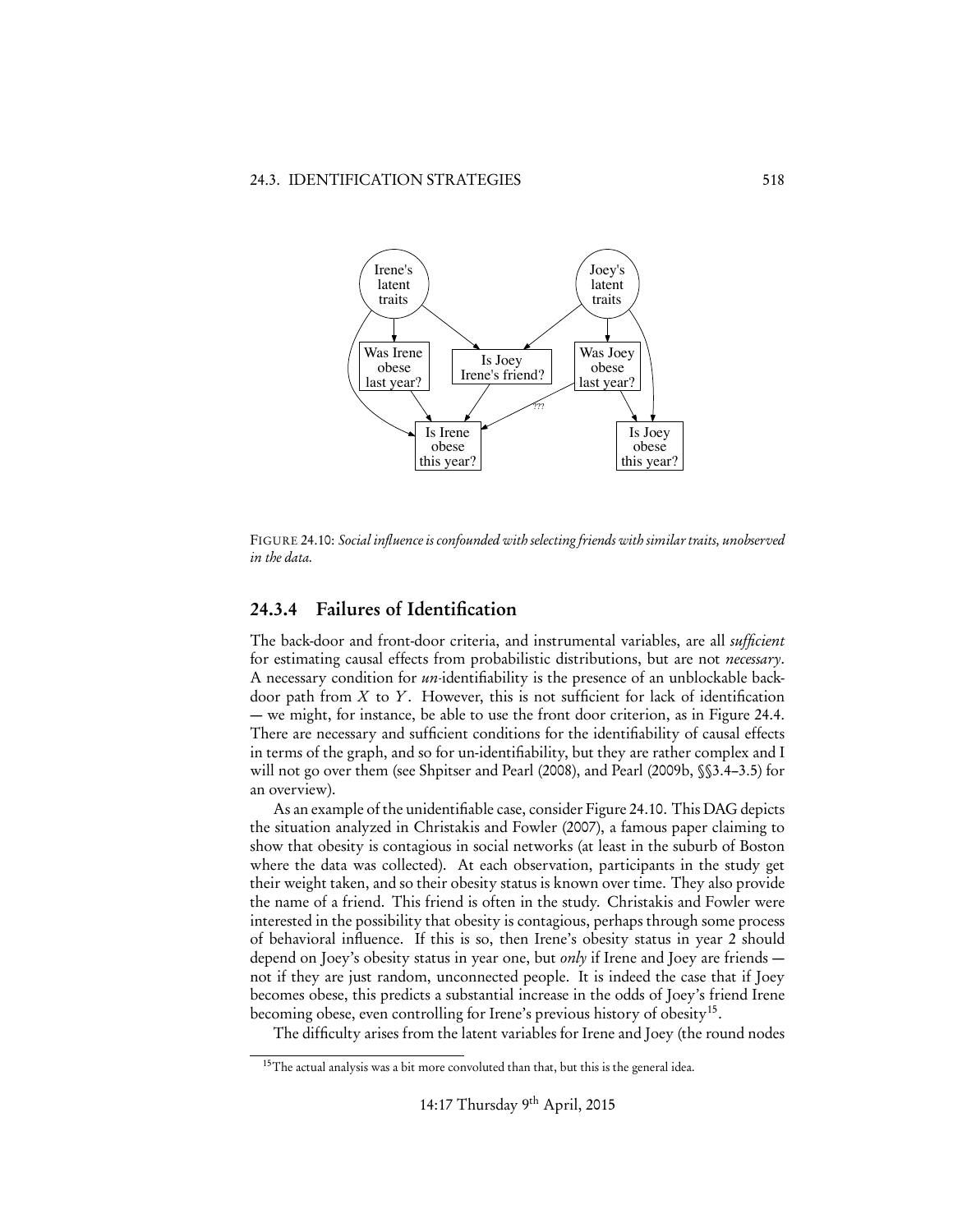in Figure 24.10). These include all the traits of either person which (a) influence who they become friends with, and (b) influence whether or not they become obese. A very partial list of these would include: taste for recreational exercise, opportunity for recreational exercise, taste for alcohol, ability to consume alcohol, tastes in food, occupation and how physically demanding it is, ethnic background<sup>16</sup>, etc. Put simply, if Irene and Joey are friends because they spend two hours in the same bar every day drinking and eating chicken wings with ranch dressing, it's less surprising that both of them have an elevated chance of becoming obese, and likewise if they became friends because they both belong to the decathlete's club, they are both unusually unlikely to become obese. Irene's status is predictable from Joey's, then, not (or not just) because Joey influences Irene, but because seeing what kind of person Irene's friends are tells us about what kind of person Irene is. It is not too hard to convince oneself that there is just no way, in this DAG, to get at the causal effect of Joey's behavior on Irene's that isn't confounded with their latent traits (Shalizi and Thomas, 2011). To de-confound, we would need to actual measure those latent traits, which may not be impossible but is certainly was not done here $^{17}$ .

When identification is not possible — when we can't de-confound — it may still be possible to *bound* causal effects. That is, even if we can't say exactly that  $Pr(Y|d\rho(X=x))$ must be, we can still say it has to fall within a certain (non-trivial!) range of possibilities. The development of bounds for non-identifiable quantities, what's sometimes called partial identification, is an active area of research, which I think is very likely to become more and more important in data analysis; the best introduction I know is Manski (2007).

<sup>&</sup>lt;sup>16</sup>Friendships often run within ethnic communities. On the one hand, this means that friends tend to be more *genetically* similar than random members of the same town, so they will be usually apt to share genes which influence susceptibility to obesity (in that environment). On the other hand, ethnic communities transmit, non-genetically, traditions regarding food, alcohol, sports, exercise, etc., and (again non-genetically: Tilly (1998)) influence employment and housing opportunities.

<sup>&</sup>lt;sup>17</sup>Of course, the issue is not really about obesity. Studies of "viral marketing", and of social influence more broadly, all generically have the same problem. Predicting someone's behavior from that of their friend means conditioning on the existence of a social tie between them, but that social tie is a collider, and activating the collider creates confounding.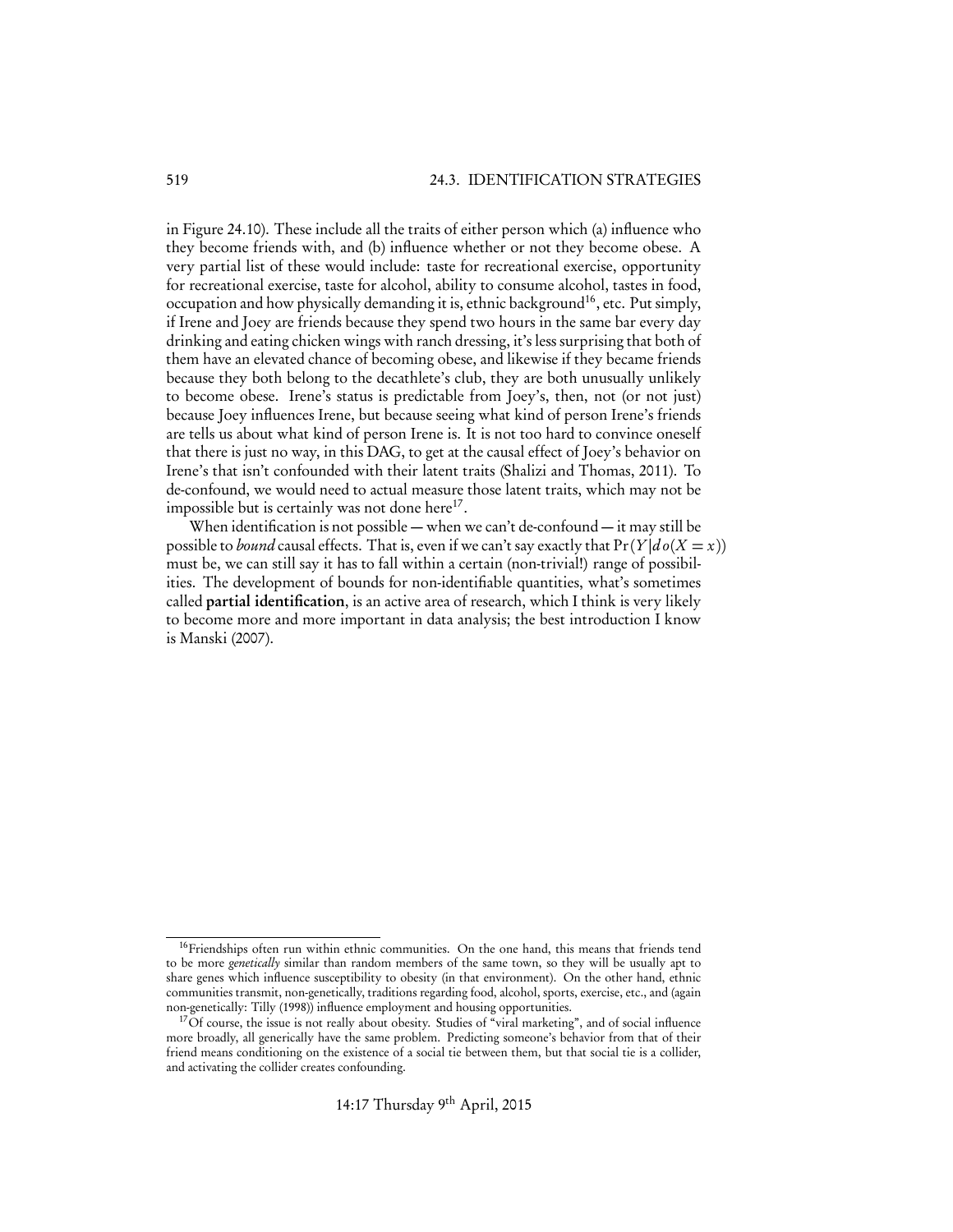## 24.4 Summary

Of the four techniques I have introduced, instrumental variables are clever, but fragile and over-sold<sup>18</sup>. Experimentation is ideal, but often unavailable. The back-door and front-door criteria are, I think, the best observational approaches, when they can be made to work.

Often, nothing can be made to work. Many interesting causal effects are just not identifiable from observational data. More exactly, they only become identifiable under very strong modeling assumptions, typically ones which cannot be tested from the same data, and sometimes ones which cannot be tested by any sort of empirical data whatsoever. Sometimes, we have good reasons (from other parts of our scientific knowledge) to make such assumptions. Sometimes, we make such assumptions because we have a pressing need for *some* basis on which to act, and a wrong guess is better than nothing<sup>19</sup>. If you do make such assumptions, you need to make clear that you are doing so, and what they are; explain your reasons for making those assumptions, and not others<sup>20</sup>; and indicate how different your conclusions could be if you made different assumptions.

#### 24.4.1 Further Reading

My presentation of the three major criteria is heavily indebted to Morgan and Winship (2007), but I hope not a complete rip-off. Pearl (2009b) is also essential reading on this topic. Berk (2004) provides an excellent critique of naive (that is, overwhelmingly common) uses of regression for estimating causal effects.

Most econometrics texts devote considerable space to instrumental variables. Didelez *et al.* (2010) is a very good discussion of instrumental variable methods, with lessstandard applications. There is some work on non-parametric versions of instrumental variables (e.g., Newey and Powell 2003), but the form of the models must be restricted or they are unidentifiable. On the limitations of instrumental variables, Rosenzweig and Wolpin (2000) and Deaton (2010) are particularly recommended; the latter reviews the issue in connection with important recent work in development economics and the alleviation of extreme poverty, an area where statistical estimates really do matter.

There is a large literature in the philosophy of science and in methodology on the notion of "mechanisms". References I have found useful include, in general, Salmon (1984), and, specifically on social processes, Elster (1989), Hedström and Swedberg (1998) (especially Boudon 1998), Hedström (2005), Tilly (1984, 2008), and DeLanda (2006).

<sup>&</sup>lt;sup>18</sup>I confess that I would probably not be so down on them if others did not push them up so excessively. <sup>19</sup>As I once heard a distinguished public health expert put it, "This problem is too important to worry about getting it right."

 $20^{\circ}$ My boss/textbook says so" and "so I can estimate  $\beta$ " are not good reasons